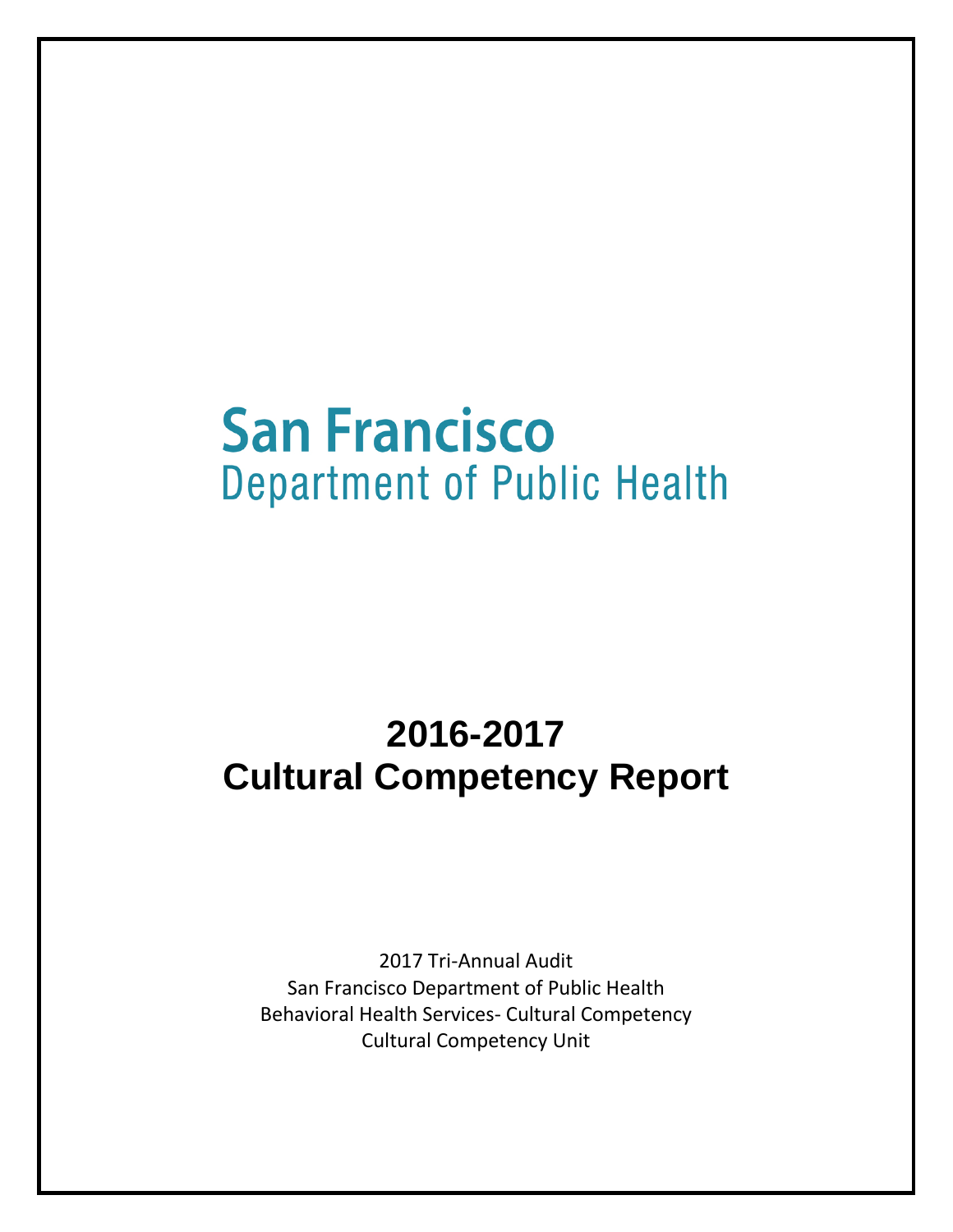#### **At a Glance**

The San Francisco Behavioral Health System (BHS) is at the forefront of the Department of Public Health's (DPH) commitment to providing quality, integrated care that is culturally and linguistically appropriate for its diverse population of clients, patients, and family members. The Behavioral Health System (BHS) is comprised of integrated Mental Health and Substance Use services. On an annual basis, BHS provides services to over 28,000 unduplicated children, youth, transitional aged youth, adults and older adults each year. BHS integrated services are offered through civil service clinics and are also contracted out to approximately 200 programs through Community Based Organizations.

BHS provides integrated Mental Health and Substance Use services to one of the most diverse client populations in the country. The **City and County of San Francisco**, is the cultural, commercial, and financial center of Northern California and is the only consolidated city-county in California. San Francisco encompasses a land area of about 46.9 square miles (121 km<sup>2</sup>) on the northern end of the San Francisco Peninsula, which makes it the smallest county in the state. It has a density of about 18,451 people per square mile (7,124 people per km<sup>2</sup>), making it the most densely settled large city (population greater than 200,000) in the state of California and the second most densely populated major city in the United States after New Your City. San Francisco is the [fourth-most populous city](https://en.wikipedia.org/wiki/List_of_cities_and_towns_in_California) in California, after [Los Angeles,](https://en.wikipedia.org/wiki/Los_Angeles) [San Diego,](https://en.wikipedia.org/wiki/San_Diego) and [San Jose,](https://en.wikipedia.org/wiki/San_Jose,_California) and th[e 13th](https://en.wikipedia.org/wiki/List_of_United_States_cities_by_population)[most populous city](https://en.wikipedia.org/wiki/List_of_United_States_cities_by_population) in the United States—with a Census-estimated 2015 population of 864,816. The city and its surrounding areas are known as the [San Francisco Bay Area,](https://en.wikipedia.org/wiki/San_Francisco_Bay_Area) and are a part of the larger [OMB-](https://en.wikipedia.org/wiki/Office_of_Management_and_Budget)designated [San Jose-San Francisco-Oakland](https://en.wikipedia.org/wiki/San_Jose-San_Francisco-Oakland) [combined statistical area,](https://en.wikipedia.org/wiki/Combined_statistical_area) the [fifth most](https://en.wikipedia.org/wiki/Combined_Statistical_Area#List_of_Combined_Statistical_Areas)  [populous](https://en.wikipedia.org/wiki/Combined_Statistical_Area#List_of_Combined_Statistical_Areas) in the nation with an estimated population of 8.7 million. (Wikipedia, 2016)

As of the 2010 census, the ethnic makeup and population of San Francisco included: 390,387 [Whites](https://en.wikipedia.org/wiki/White_(U.S._Census)) (48.1%), 267,915 [Asians](https://en.wikipedia.org/wiki/Asian_(U.S._Census)) (33.3%), 48,870 [African Americans](https://en.wikipedia.org/wiki/African_American_(U.S._Census)) (6.1%), 4,024 [Native Americans](https://en.wikipedia.org/wiki/Native_American_(U.S._Census)) (0.5%), 3,359 [Pacific Islanders](https://en.wikipedia.org/wiki/Pacific_Islander_(U.S._Census)) (0.4%), 53,021 from [other races](https://en.wikipedia.org/wiki/Race_(United_States_Census)) (6.6%), and 37,659 from two or more races (4.7%). There were 121,744 [Hispanics](https://en.wikipedia.org/wiki/Hispanic_(U.S._Census)) or [Latinos](https://en.wikipedia.org/wiki/Latino_(U.S._Census)) of any race (15.1%) (US Census 2010).

San Francisco has a [minority-majority](https://en.wikipedia.org/wiki/Minority-majority) population, as non-Hispanic [whites](https://en.wikipedia.org/wiki/White_American) comprise less than half of the population, 41.9%, down from 92.5% in 1940.<sup>[9]</sup> The principal [Hispanic](https://en.wikipedia.org/wiki/Hispanics_in_the_United_States) groups in the city were those of [Mexican](https://en.wikipedia.org/wiki/Mexican_American) (7.4%), [Salvadoran](https://en.wikipedia.org/wiki/Salvadoran_American) (2.0%), [Nicaraguan](https://en.wikipedia.org/wiki/Nicaraguan_American) (0.9%), [Guatemalan](https://en.wikipedia.org/wiki/Guatemalan_American) (0.8%), and [Puerto Rican](https://en.wikipedia.org/wiki/Stateside_Puerto_Rican) (0.5%), ancestry. The Hispanic population is most heavily concentrated in the [Mission District,](https://en.wikipedia.org/wiki/Mission_District,_San_Francisco) Tenderloin District and [Excelsior District.](https://en.wikipedia.org/wiki/Excelsior_District,_San_Francisco) [\[10\]](https://en.wikipedia.org/wiki/Demographics_of_San_Francisco#cite_note-interactivemap-10) San Francisco's [African American](https://en.wikipedia.org/wiki/Black_American) population has declined in recent decades,<sup>[9]</sup> from 13.4% of the population in 1970 to 6.1%[.\[11\]](https://en.wikipedia.org/wiki/Demographics_of_San_Francisco#cite_note-SF_QuickFacts-11) The current percentage of African Americans in San Francisco is similar to that of the state of California[;\[11\]](https://en.wikipedia.org/wiki/Demographics_of_San_Francisco#cite_note-SF_QuickFacts-11) conversely, the city's percentage of Hispanic residents is less than half of that of the state. The majority of the city's African American population reside within the neighborhoods of [Bayview-Hunters Point,](https://en.wikipedia.org/wiki/Bayview-Hunters_Point,_San_Francisco) [Visitation Valley](https://en.wikipedia.org/wiki/Visitacion_Valley,_San_Francisco) in southeastern San Francisco and in the [Fillmore District](https://en.wikipedia.org/wiki/Fillmore_District,_San_Francisco) in the northeastern part of the city. (US Census 2010)

In 2010, residents of [Chinese ethnicity](https://en.wikipedia.org/wiki/Chinese_American) constituted the largest single ethnic minority group in San Francisco at 21.4% of the population; the other Asian groups are [Filipinos](https://en.wikipedia.org/wiki/Filipino_American) (4.5%), [Vietnamese](https://en.wikipedia.org/wiki/Vietnamese_American) (1.6%), [Japanese](https://en.wikipedia.org/wiki/Japanese_American) (1.3%), [Asian Indians](https://en.wikipedia.org/wiki/Indian_American) (1.2%), [Koreans](https://en.wikipedia.org/wiki/Korean_American) (1.2%), [Thais](https://en.wikipedia.org/wiki/Thai_American) (0.3%),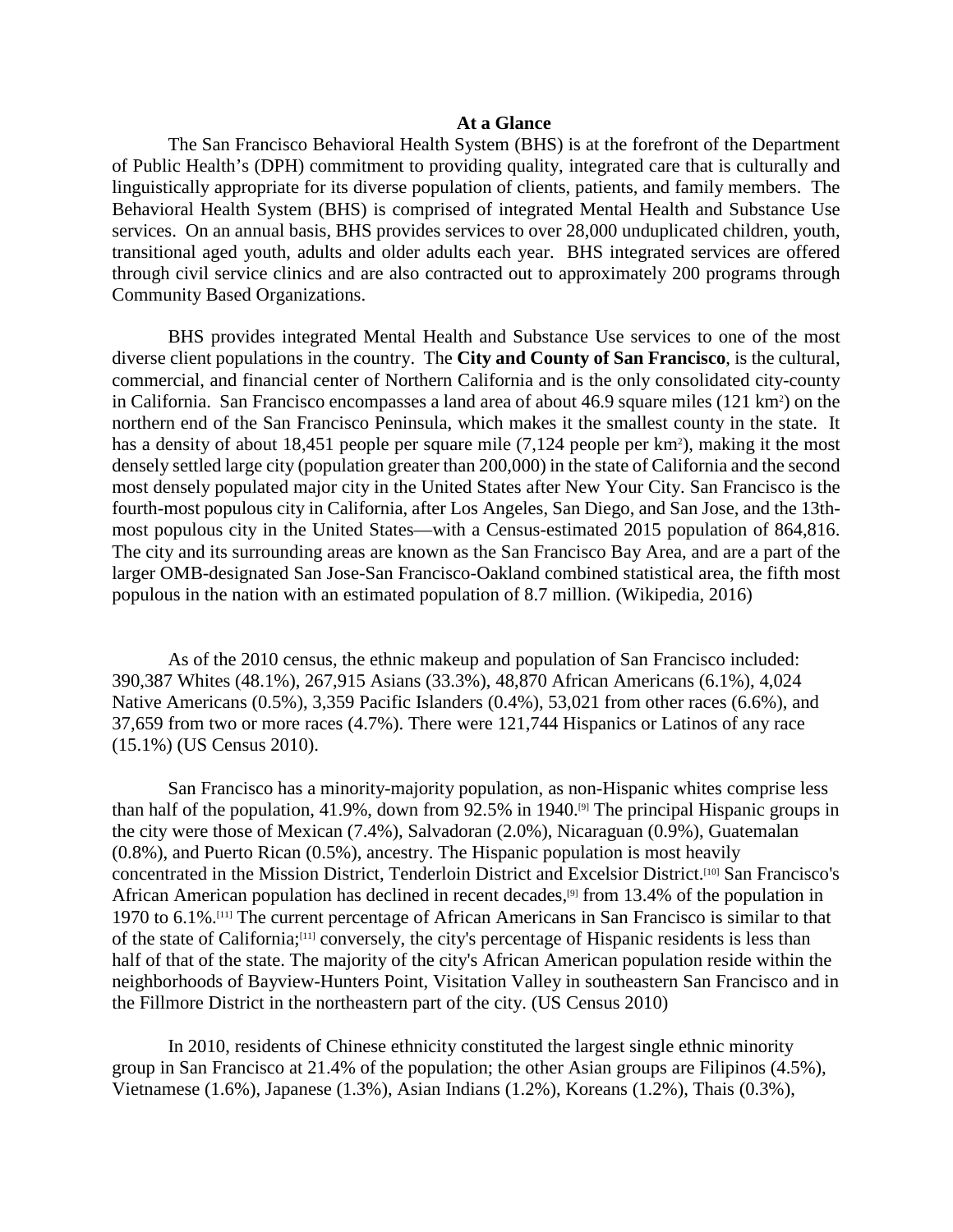[Burmese](https://en.wikipedia.org/wiki/Burmese_American) (0.2%), [Cambodians](https://en.wikipedia.org/wiki/Cambodian_American) (0.2%), and [Indonesians,](https://en.wikipedia.org/wiki/Indonesian_American) [Laotians,](https://en.wikipedia.org/wiki/Laotian_American) and [Mongolians](https://en.wikipedia.org/wiki/Mongolian_American) make up less than  $0.1\%$  of the city's population.<sup>[12]</sup> The population of Chinese ancestry is most heavily concentrated in Chinatown, [Sunset District,](https://en.wikipedia.org/wiki/Sunset_District,_San_Francisco) and [Richmond District,](https://en.wikipedia.org/wiki/Richmond_District,_San_Francisco) whereas Filipinos are most concentrated in the [Crocker-Amazon](https://en.wikipedia.org/wiki/Crocker-Amazon,_San_Francisco) (which is contiguous with the Filipino community of [Daly](https://en.wikipedia.org/wiki/Daly_City,_California)  [City,](https://en.wikipedia.org/wiki/Daly_City,_California) which has one of the highest concentrations of Filipinos in North America), as well as in [South of Mar](https://en.wikipedia.org/wiki/South_of_Market,_San_Francisco)ket. (US Census 2010)

After declining in the 1970s and 1980s, the [Filipino](https://en.wikipedia.org/wiki/Filipino_American) community in the city has experienced a significant resurgence. The San Francisco Bay Area is home to over 382,950 Filipino Americans, one of the largest communities of Filipinos outside of the Philippines. The [Tenderloin District](https://en.wikipedia.org/wiki/Tenderloin,_San_Francisco) is home to a large portion of the city's Vietnamese population as well as businesses and restaurants, which is known as the city's Little Saigon. Koreans and Japanese have a large presence in the [Western Addition,](https://en.wikipedia.org/wiki/Western_Addition,_San_Francisco) which is where the city's [Japantown](https://en.wikipedia.org/wiki/Japantown,_San_Francisco) is located. The [Pacific Islander](https://en.wikipedia.org/wiki/Pacific_Islander_American) population is 0.4% (0.8% including those with partial ancestry). Over half of the Pacific Islander population is of [Samoan](https://en.wikipedia.org/wiki/Samoan_American) descent, with residence in the [Bayview-Hunters](https://en.wikipedia.org/wiki/Bayview-Hunters_Point,_San_Francisco)  [Point](https://en.wikipedia.org/wiki/Bayview-Hunters_Point,_San_Francisco) and [Visitation Valley](https://en.wikipedia.org/wiki/Visitacion_Valley,_San_Francisco) areas; Pacific Islanders make up more than three percent of the population in both communities. (US Census Bureau 2010)

Native-born Californians form a relatively small percentage of the city's population: only 37.7% of its residents were born in California, while 25.2% were born in a different U.S. state. More than a third of city residents (35.6%) were born outside the United States (US Census 2010)

With this great level of diversity of race, ethnicity, culture and language, the City and County of San Francisco has a history of commitment to providing care for all residents in need of health services, particularly in the most efficient and cultural competent manner possible. In order to avoid a public health crisis, the City and County has committed to re-structuring health planning and service delivery so that there is a reduction in health disparities that adversely affect neighborhoods, communities, families and individuals. There is also a recognition by DPH Leadership that it is equally important to allocate support for culturally and linguistically appropriate services that are respectful and responsive to the cultural and linguistic needs of all individuals.

The Behavioral Health System recognizes the need to serve an increasingly global population of residents. Many of these clients are impacted by mental health, substance use and addiction, primary care and a myriad of social challenges. The Behavioral Health System must be responsive and respectful to language, cultural and historical differences, in order to effectively meet the dynamic needs of individuals and population groups. Culturally and linguistically appropriate services are increasingly recognized as foundational requirements for improving the quality of care and services, thus possibly improving overall outcomes.

The Cultural Competence Plan is first a report about the current landscape of how the SF Behavioral Health System is currently providing culturally and linguistically competent care. Secondly, the report outlines what the future priorities for the City and County Behavioral Health Plan are.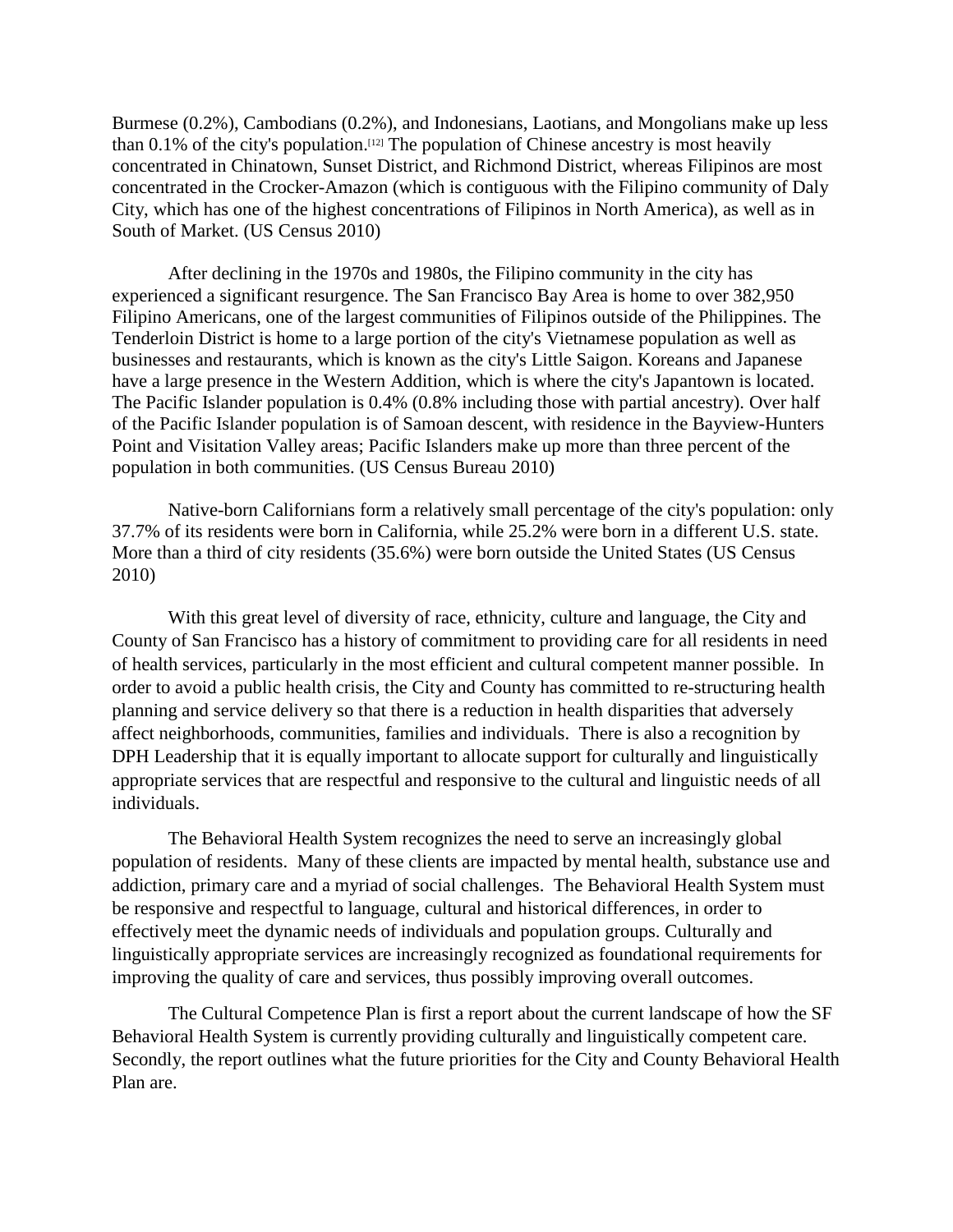The Plan includes information on the eight criteria set by the State as indicators of Cultural Competence:

- 1. Commitment to Cultural Competence
- 2. Updated Assessment of Service Needs
- 3. Strategies and Efforts for Reducing Racial, Ethnic, Cultural, and Linguistic Mental Health Disparities
- 4. Client/Family Member/Community Committee: Integration of the Committee within the County Mental Health System
- 5. Culturally Competent Training Activities
- 6. County's Commitment to Growing a Multicultural Workforce: Hiring and Retaining Culturally and linguistically Competent Staff
- 7. Language Capacity
- 8. Adaptation of Services

Behavioral Health Services (BHS) Leadership and the general BHS workforce recognize that the enhanced CLAS Standards' emphasis on cultural identity is a key attribute that encompasses race, ethnicity or languages spoken. With this lens for health care, BHS is committed to offering culturally competent care essentially by providing client-centered care. One strategy for addressing diversity or disparity needs stemming from education, health literacy, age, gender, income, sexual orientation, religion, disability status, socioeconomic class and access to care, among others is to use the directives noted in the CLAS.

Although the enhanced National CLAS Standards do not represent statutory requirements, failure of a recipient of Federal financial assistance to provide services consistent with Standards 5 through 8 could result in a violation of Title VI of the Civil Rights Act of 1964 implementing regulation (See 42 USC 2000d et. Seq. and 45 CFR Part 80). Therefore, although Standards 5 through 8 do not represent legal requirements in all cases, implementation of these goals will help ensure that BHS clinics and its individual provider network serve persons of diverse backgrounds in a culturally and linguistically appropriate manner and in accordance with the law.

#### **1. Commitment to Cultural Competence**

The County of San Francisco has long had a commitment to not just quality health care provision, but specifically, culturally competent health care service provision. Therefore, on January 8, 2002 the San Francisco Health Commission unanimously passed a resolution adopting the culturally and linguistically Appropriate Services (CLAS) Standards, established by the Federal Office of Minority Health, as guidelines to provide a uniform framework for developing and monitoring culturally and linguistically appropriate services.

The SF Health Commission is the governing body of the Health Department, establishing policies governing service planning and delivery in clinics, programs and hospitals. The Commission develops guiding principles and missions for the provision of public health services.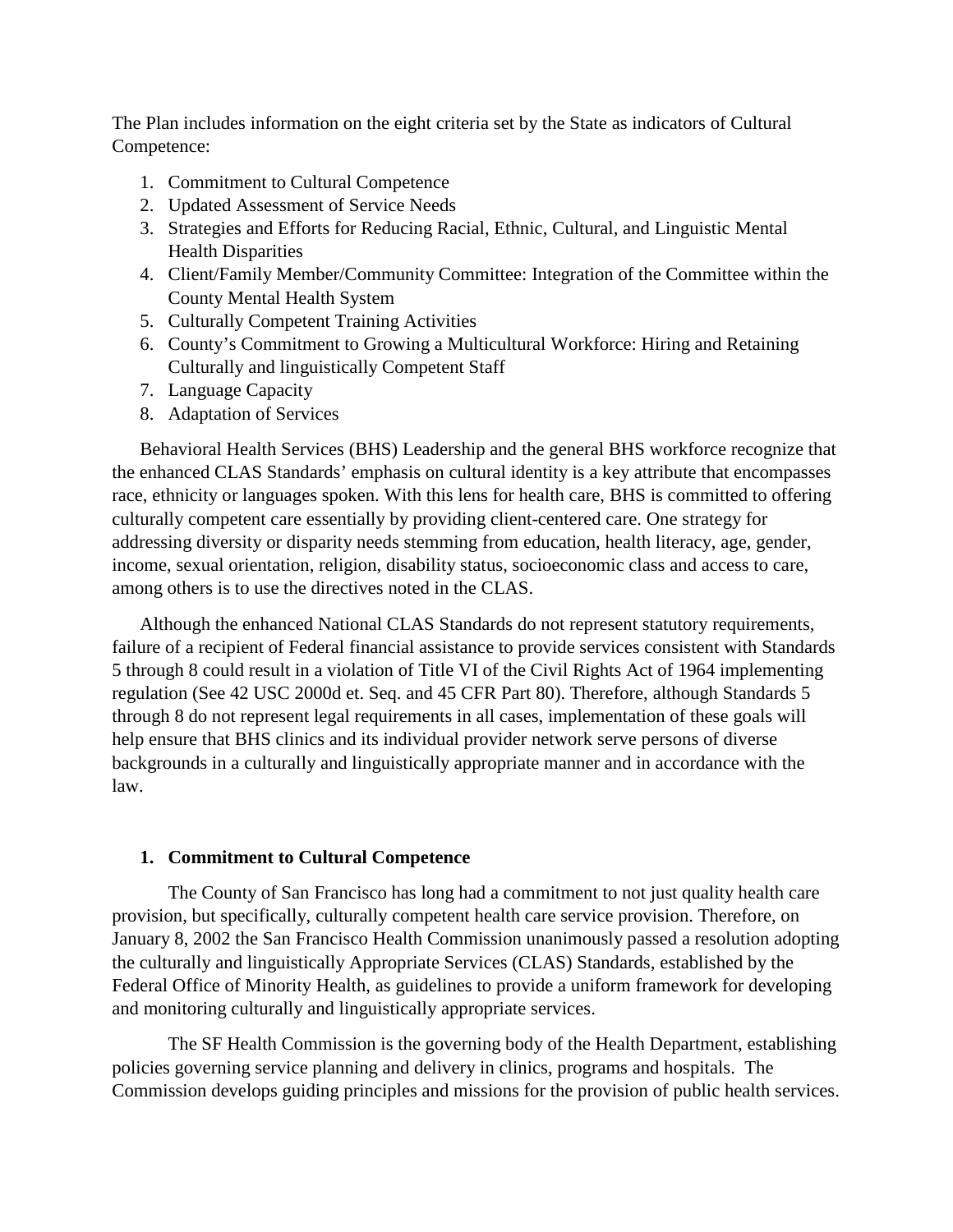The Commission acknowledges that the enhanced CLAS standards as implemented by DPH are intended to be broadly inclusive of diverse racial, ethnic, and sexual and other cultural and linguistic groups. The Commission also approved the formation a Cultural Competency Task Force to address issues surrounding Cultural Competency and implementation of the policy.

The Cultural Competence commitment is not just for civil service clinics but also for our Contracted Community-Based Organizations. Stipulated by contract, it is the expectation of SFDPH administration that all county and contracted providers are providing culturally competent and culturally responsive services, and are working to continually enhance their current level of cultural competence.

In order to have effective investment and support for Cultural Competency in Health Planning, Development, Implementation and Evaluation, it is critical for San Francisco to have such Health Commission and Director of Health Leadership commitment and investment. Overall, the Commission is required by City & County Charter to manage and control 1) City and County hospitals, to monitor and regulate emergency medical services, and 2) monitor and manage clinic and community-based organization in all matters pertaining to the preservation, promotion and protection of the lives, health and mental health of San Francisco residents.

With the Health Commission's adoption of the enhanced CLAS Standards as the guiding framework for Behavioral Health Services and other Departments, this is the guiding structure for implementing culturally and linguistically appropriate services. The enhanced CLAS standards are utilized to improve BHS' ability to address access to and quality of care and address health care disparities across the various client and patient groups seeking care from SF DPH. By providing a structure to implement culturally and linguistically appropriate services, the enhanced National CLAS Standards will improve an organization's ability to improve health care disparities.

In addition, under Title VI of the Civil Rights Act of 1964, as implemented by Executive Order 13166, BHS acknowledges that federal funds are received, thus the organization strongly recommends that Civil Service Clinics and its CBO providers take reasonable steps to provide meaningful access to their programs for individuals with limited English proficiency. The recommendation assist BHS to incorporate cultural and linguistic competency into the health services they provide.

BHS is also beginning to plan to work with one of the Department of Public Health's hospitals, Zuckerberg General Hospital. This partnership positions BHS to align its efforts and leverage resources with a hospital that receives its accreditation from the Joint Commission and the National Committee for Quality Assurance. These alignment efforts ensure that BHS is moving in the direction of strengthening standards that target the improvement of communication, cultural competency, patient-centered care and the provision of language assistance services (Briefer French, Schiff, Han, & Weinick, 2008; Wilson-Stronks & Galvez, 2007).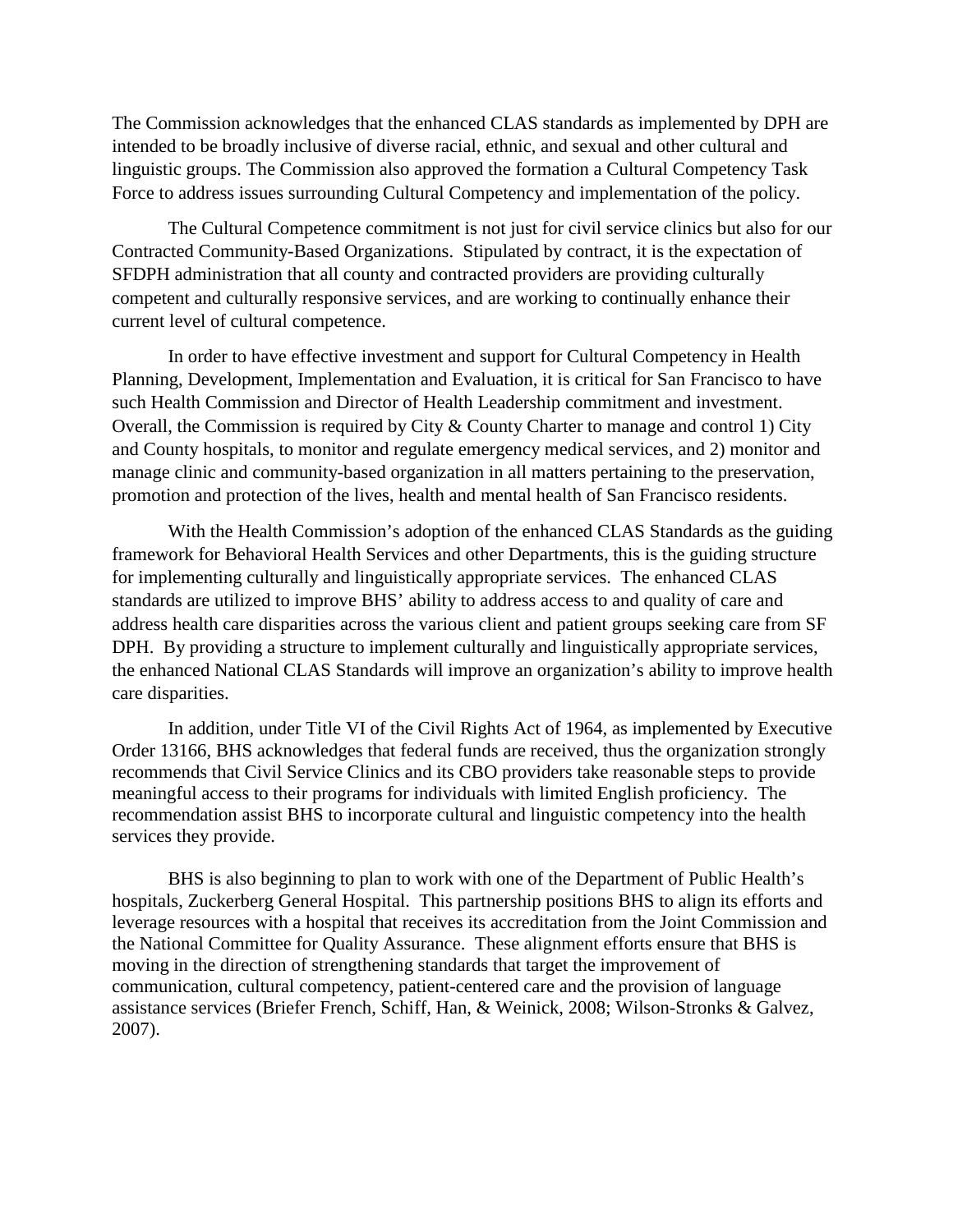#### **CLAS Standards to Enhanced CLAS Standards**

The first CLAS Standards were published by the OMH in 2000. They provided a framework for all health care organizations to best serve the nation's increasingly diverse communities. The Health Commission's 2002 Adoption of the CLAS Standards set the standards for the BHS Leadership to begin using the CLAS Standards to plan for improvement of service planning and delivery

From 2010 to 2013, the CLAS Standards underwent an Enhancement Initiative to incorporate the past decade's advancements, expand their scope and improve their clarity to ensure understanding and implementation. BHS Leadership used these revisions to ensure that they continue as the cornerstone for advancing health equity through culturally and linguistically appropriate services with a stronger focus on the culture, audience, health and recipients

The enhanced CLAS Standards were officially launched April 24, 2013. The expanded work is composed of 15 Standards that provide individuals and organizations with a guide for successfully implementing and maintaining culturally and linguistically appropriate services. BHS recognizes that all 15 Standards are necessary to advance health equity, improve quality and help eliminate health care disparities in the SF Behavioral Health community and the larger DPH system of care. Each individual Standard is important and the exclusion of any Standard diminishes an organizations' ability to provide health care in a culturally and linguistically appropriate manner. Thus, BHS Executive Leadership, the Cultural Competency Unit and the Cultural Competency Taskforce strongly recommends that each of the 15 Standards be implemented in the Civil Service Clinics and the Community Based Organizations.

BHS Leadership supports culturally and linguistically appropriate health care and services that are respectful of and responsive to the cultural and linguistic needs of all individuals. BHS, in alignment of larger DPH priorities, are increasingly working towards reducing disparities and improving health care quality among its client and family service population.

In order to support the BHS workforce with cultural competency and enhanced CLAS Standards core competency learning opportunities, training staff worked with the Cultural Competency Taskforce to identify enhanced CLAS Standard 13 as the first Standard to introduce to and operationalize for the BHS Workforce. Focus Groups and/or Community Forums were used to begin the relationship and collaboration building within and between clinics, programs, and community groups to identify and plan for practice improvements. CC Staff and the Training Section began to provide technical assistance and Trainings in 2014-2015. **Please see Appendix A and Appendix B for Cultural Competence Informational Report- Focus Group and Community Forum**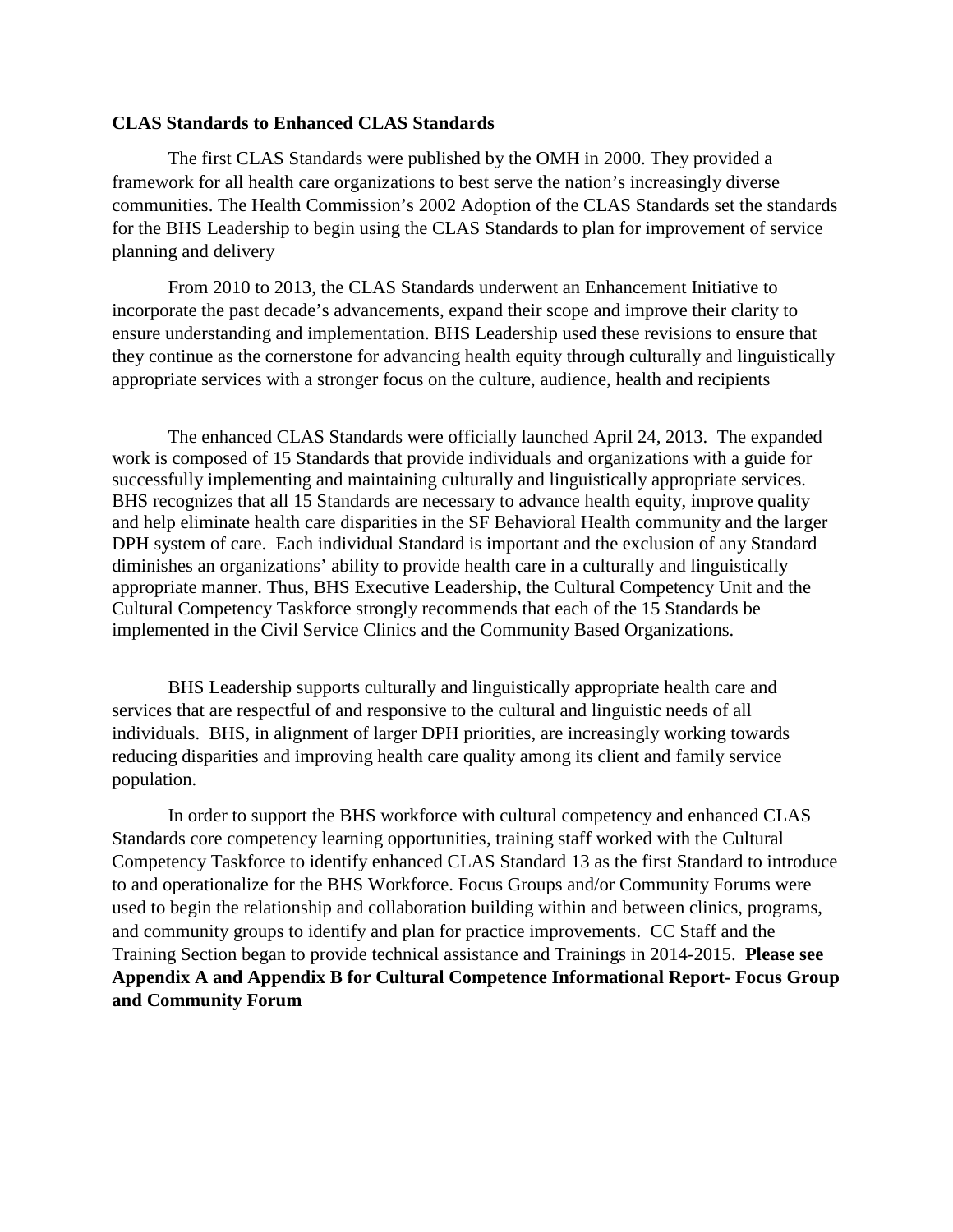| Name: CLAS Standard 13 Development- Cultural Competence<br><b>Date</b><br><b>Report-Focus Group &amp; Community Forum</b> |                                                                        |  |  |
|---------------------------------------------------------------------------------------------------------------------------|------------------------------------------------------------------------|--|--|
|                                                                                                                           | 22-July-14   Cultural Competence Report: Technical Assistance Training |  |  |
|                                                                                                                           | 27-Aug-14   Cultural Competence Report: Technical Assistance Training  |  |  |
|                                                                                                                           | 03-Sep-14   Cultural Competence Report: Technical Assistance Training  |  |  |

With BHS's commitment to providing cultural competent services, BHS provides Technical Assistance and Training for Clinic Staff and Community Based Organization Staff to plan for and implement documentation of Cultural Competence, with an initial focus on CLAS Standard 13. Trainings were designed to begin planning for how to implement, document and track Organizational Cultural Competency efforts, with the initial focus on CLAS Standard 13 implementation in Behavioral Health clinical and program Settings. Please see Appendix C for the training presentation and initial template. The training provided a structure for collaborative efforts through Community Advisory Boards (CABs). CC Staff developed a training to instruct and support both Facilitators and Participants in how to effectively develop and implement meetings that provide recommendations for clinic and program practice improvement. **Please see Appendices D & E.**

| <b>Date</b> | Name: CLAS Standard 13 Presentation and Template Training             |
|-------------|-----------------------------------------------------------------------|
|             | 26-Aug-15   Cultural Competence Report: Technical Assistance Training |
|             | 14-Sep-15   Cultural Competence Report: Technical Assistance Training |
|             | 21-Sep-15   Cultural Competence Report: Technical Assistance Training |

| <b>Date</b> | Name: CC Community Advisory Board (CAB) |  |  |  |
|-------------|-----------------------------------------|--|--|--|
|             | 3-Nov-15   CC CAB Training              |  |  |  |
|             | 17-Dec-15   CC CAB Training             |  |  |  |

As discussed, Trainings and Technical Assistance Development activities are developed by BHS Cultural Competence staff, in consultation with Cultural Competency Taskforce Members. Participants in this advisory group are from BHS clinical staff, CBO programs and consumer groups. Meetings are scheduled on a monthly or bi-monthly calendar. An example of the meeting schedule is found below:

| Date | Name: Cultural Competency Taskforce Meetings |
|------|----------------------------------------------|
|      | 02-Feb-16   Cultural Competency Taskforce    |
|      | 03-Mar-16   Cultural Competency Taskforce    |
|      | 05-May-16   Cultural Competency Taskforce    |
|      | 06-Jul-16   Cultural Competency Taskforce    |
|      | 09-Aug-16   Cultural Competency Taskforce    |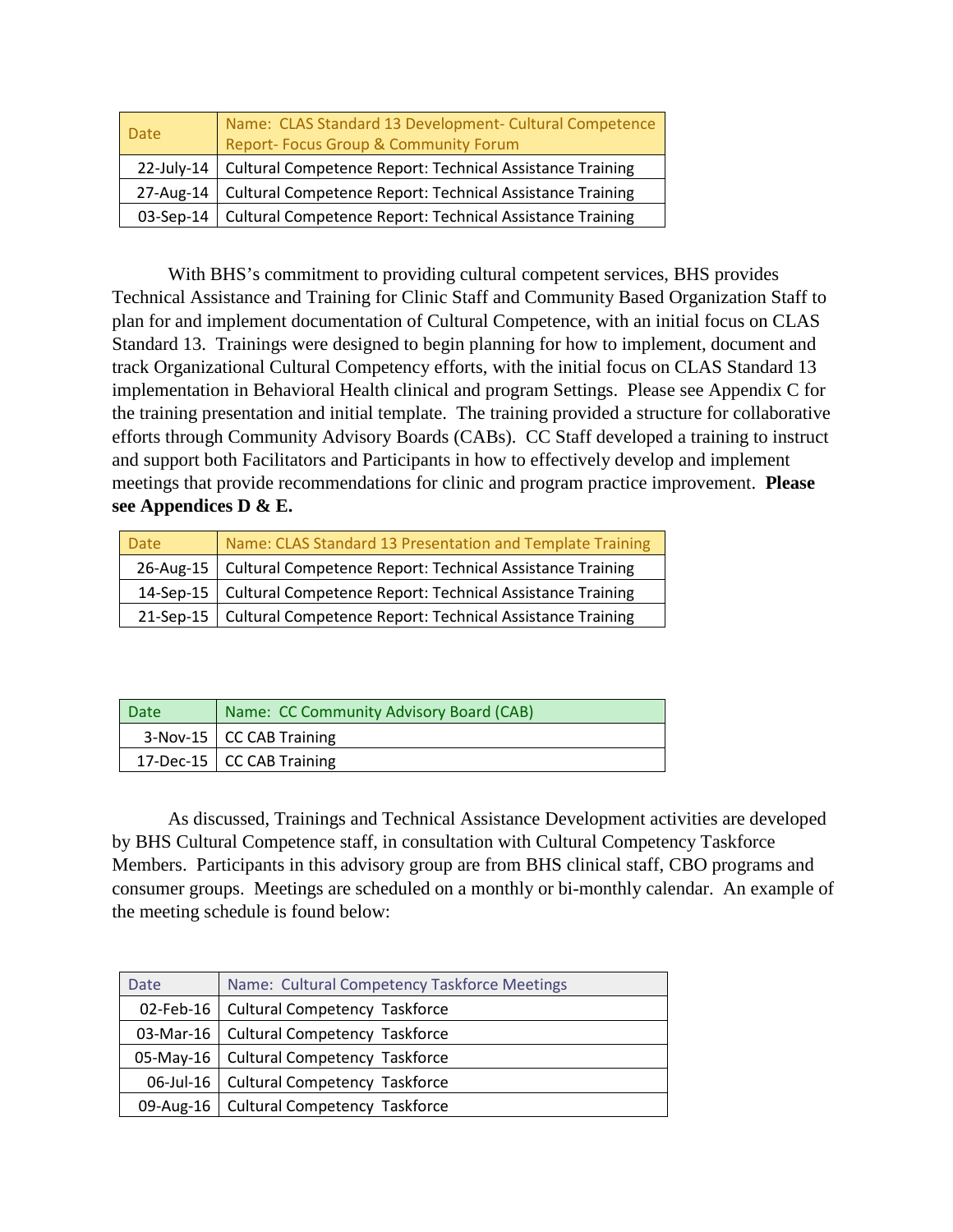| 06-Oct-16   Cultural Competency Taskforce |
|-------------------------------------------|
| 01-Dec-16   Cultural Competency Taskforce |



# **2. Updated Assessment of Service Needs**

MHSA Workforce staff contracted with an external Consulting group to conduct a BHS Staff Demographic Assessment by Race/Ethnicity by Licensure compared to the Client Demographic Assessment, with a particular focus on serving/accessing the Medical population. In support of MHSA efforts, Cultural Competency attended planning meetings and provided critical feedback, as needed. The findings are as follows: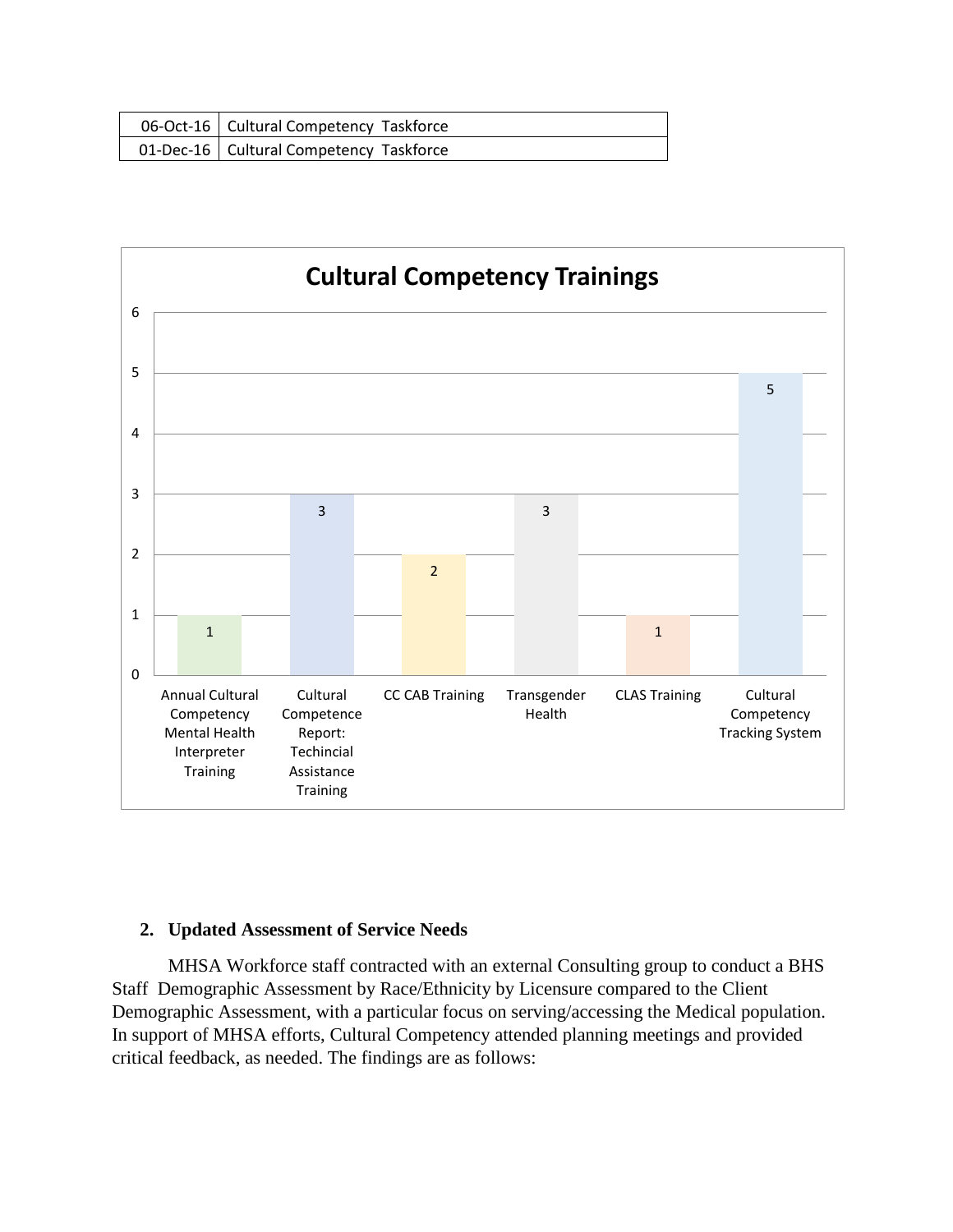Among San Franciscans eligible for MediCal, 57% speak a primary language other than English. The most commonly-spoken languages are Cantonese (25% of the MediCal-eligible population, and 44% of those speaking a primary language other than English, speak Cantonese) and Spanish (20% of the MediCal-eligible population, and 35% of those speaking a primary language other than English, speak Spanish). Exhibit 12 shows the capacity of providers in San Francisco's combined civil service and contractor public mental health workforce to serve MediCal-eligible community members in their primary languages.

**Exhibit 1: Racial and Ethnic Composition of Masters-level CBHS Civil Service and Contractor Providers Compared to Medicaid-eligible Population**



As this chart shows, the San Francisco public mental health workforce is fairly well equipped to serve the MediCal-eligible population in their primary language, with provider capacity mirroring or exceeding the language needs in the community. A notable exception is in the case of Cantonese speakers, where approximately half the proportion of providers speak Cantonese compared to the population in need. About 85% of all Chinese individuals in the MediCaleligible population in San Francisco speak Cantonese as their primary language, with only 6% speaking English.

In addition to the workforce needs assessment, BHS is now in the process of conducting a community needs assessment from January 2017 through March 2017. MHSA staff has and will continue to conduct its Community Planning Process/Stakeholder Engagement Series, where we inform CBOs and community members about MHSA work and ask them for their feedback on needed mental health supports and services that they see/observe in their communities.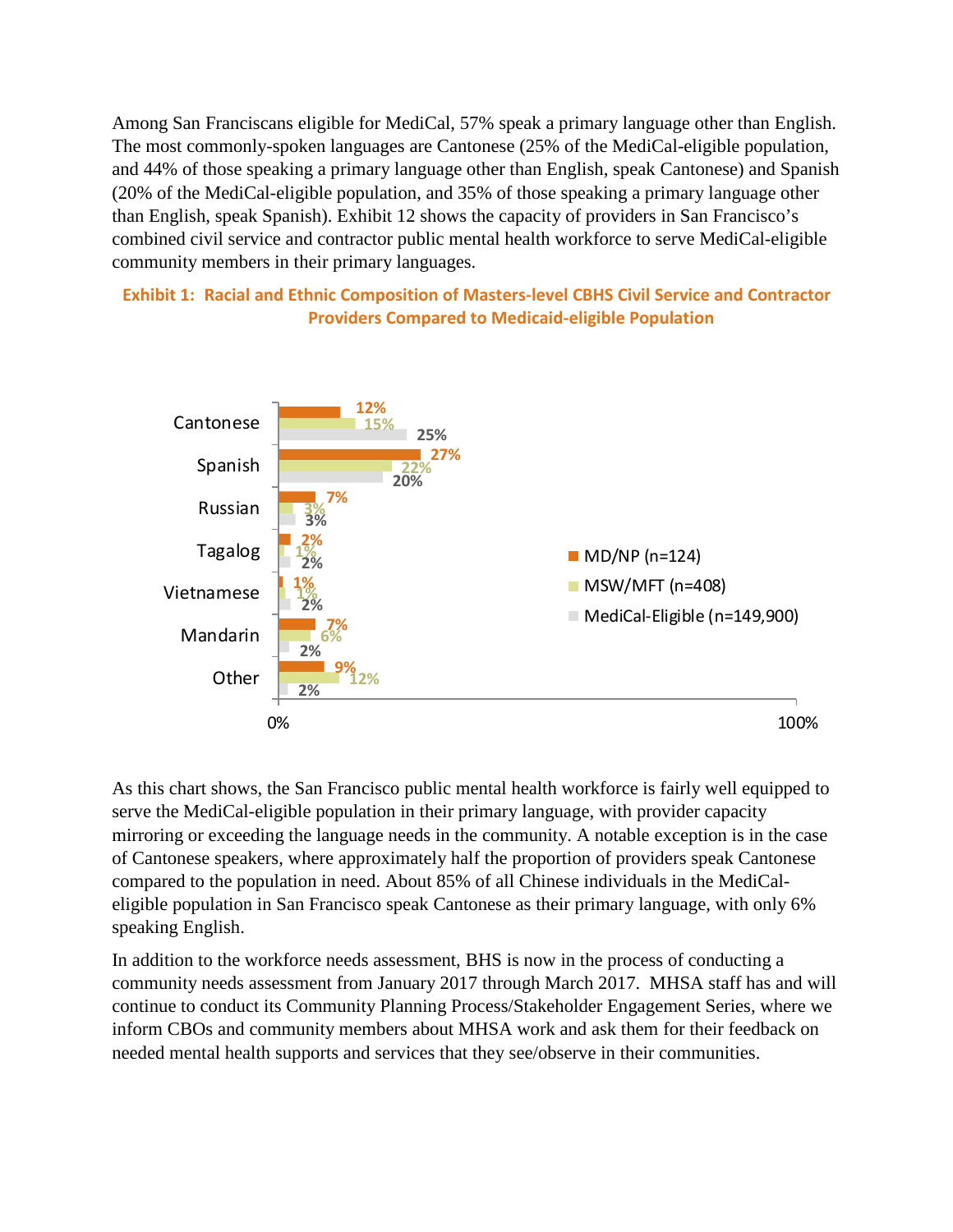# **3. Strategies and Efforts for Reducing Racial, Ethnic, Cultural, and Linguistic Mental Health Disparities-**

Throughout the year, trainings are held to educate providers on issues such as Culturally Comp. Mental Health Interpretation, Cultural Dynamics in Clinical Settings, Language Access Principles and how to use the Cultural Competency Tracking System. Providers are informed of the inherent barriers that may prevent those in need of mental health services from seeking support. **See Appendix F for a listing of Cultural Competency support trainings for last fiscal year**.

Building on the Cultural Competence Tracking System (CCTS), which was developed in 2015, the CCTS underwent an upgrade in 2017. After receiving input from providers and tracking recurring areas of concern, some changes were made to enhance usage of the database, making it easier to navigate and organize information for both users and admins.

The upgrades to CCTS system include the following:

- Tool for uploading Cultural Competency Reports and ADA compliance documents
- Enhanced and streamlined user interface which provides users with much simpler data entry, updates, queries and other capabilities
- Data charts consolidated onto a single page to make the homepage easier to read **(See Exhibit 2 on the following page)**
- Revised user/admin guides, with updated Powerpoint materials to use for training staff through presentations
- Cleanup of technical issues that address functionality areas for administrators
- Creation of a "guest user" level of access for those solely looking for staff language availability/capacity information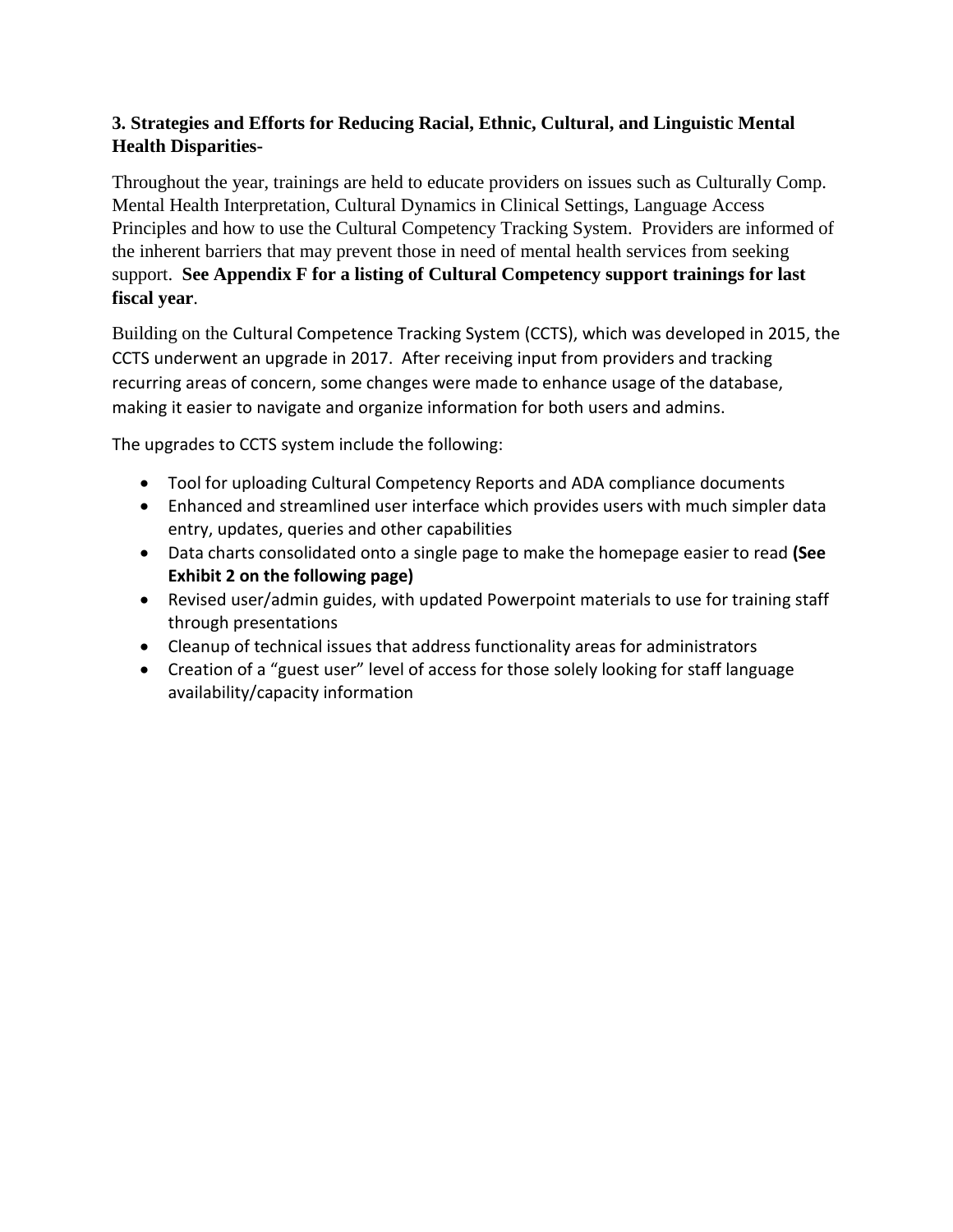# **Exhibit 2: Staff Bilingual Capacity Rpt**.



Bilingual Staff Count 2016-2017

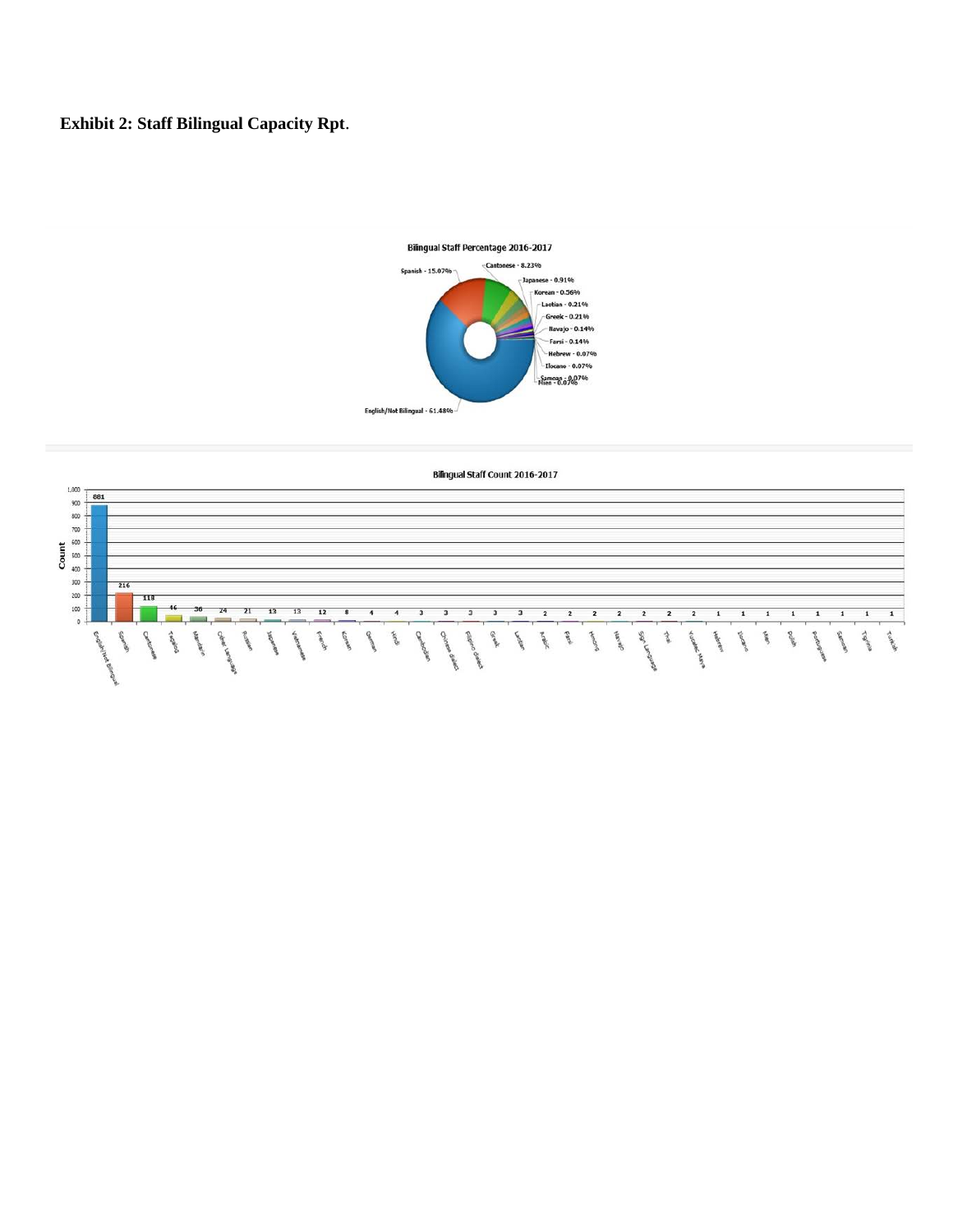March 2016 of Cultural Competency Tracking System Trainings

| <b>Date</b> | Name: CC Tracking System Trainings                          |  |  |  |
|-------------|-------------------------------------------------------------|--|--|--|
| 28-Mar-16   | <b>Cultural Competency Tracking System</b>                  |  |  |  |
| 30-Mar-16   | Cultural Competency Tracking System - Session 1             |  |  |  |
| 30-Mar-16   | Cultural Competency Tracking System - Session 2             |  |  |  |
| 31-Mar-16   | Cultural Competency Tracking System - Session 1             |  |  |  |
|             | 31-Mar-16   Cultural Competency Tracking System - Session 2 |  |  |  |

# **4. Client/Family Member/Community Committee: Integration of the Committee within the County Mental Health System**

The Cultural Competency Task Force (CCTF) was formed to address issues surrounding Cultural Competency and implementation of the enhanced CLAS Standards amongst both civil service clinics and community-based organizations (CBO's). The CCTF serves as an advisory board and provides input, recommendations and reviews of policies, procedures and inclusions of cultural and linguistic objectives in all funding contracts. Some of the areas that Cultural Competence is committed to improving for Civil Service and CBO programs are:

- Language Access maximizing access amongst non-English speakers
- Community Partnership to increase penetration rates amongst underserved populations
- Cultural Competency Database revamped interface/user guide to enhance utilization
- Cultural Competency Health Literacy Training minimizing knowledge gaps
- Cultural Competency Micro Aggression Training addressing trauma in clinical settings
- Immigrant/Illegal Youth Training offering guidance in a politically unstable environment
- Bay Area Refugee Training for Health Service Providers
- Data and Research on Shifting San Francisco Population Trends
- Community Advisory Boards (CABs) for partner, consumer and provider input
- Cultural Competency Narrative Report provider resource for self-evaluation

The CC Task Force continuously strives to strengthen the impact of Community Advisory Boards (CAB) on increasing client satisfaction. Engagement from providers, clients and community partners better captures the degree of need in the service area. This dialogue informs providers on how to tailor programs to address culture-specific mental health issues. Task force meetings are held every other month to ensure that providers are kept up-to-date on policy developments where it concerns MHS.

| Date | <b>Name</b>                               |
|------|-------------------------------------------|
|      | 02-Feb-16   Cultural Competency Taskforce |
|      | 03-Mar-16   Cultural Competency Taskforce |
|      | 05-May-16   Cultural Competency Taskforce |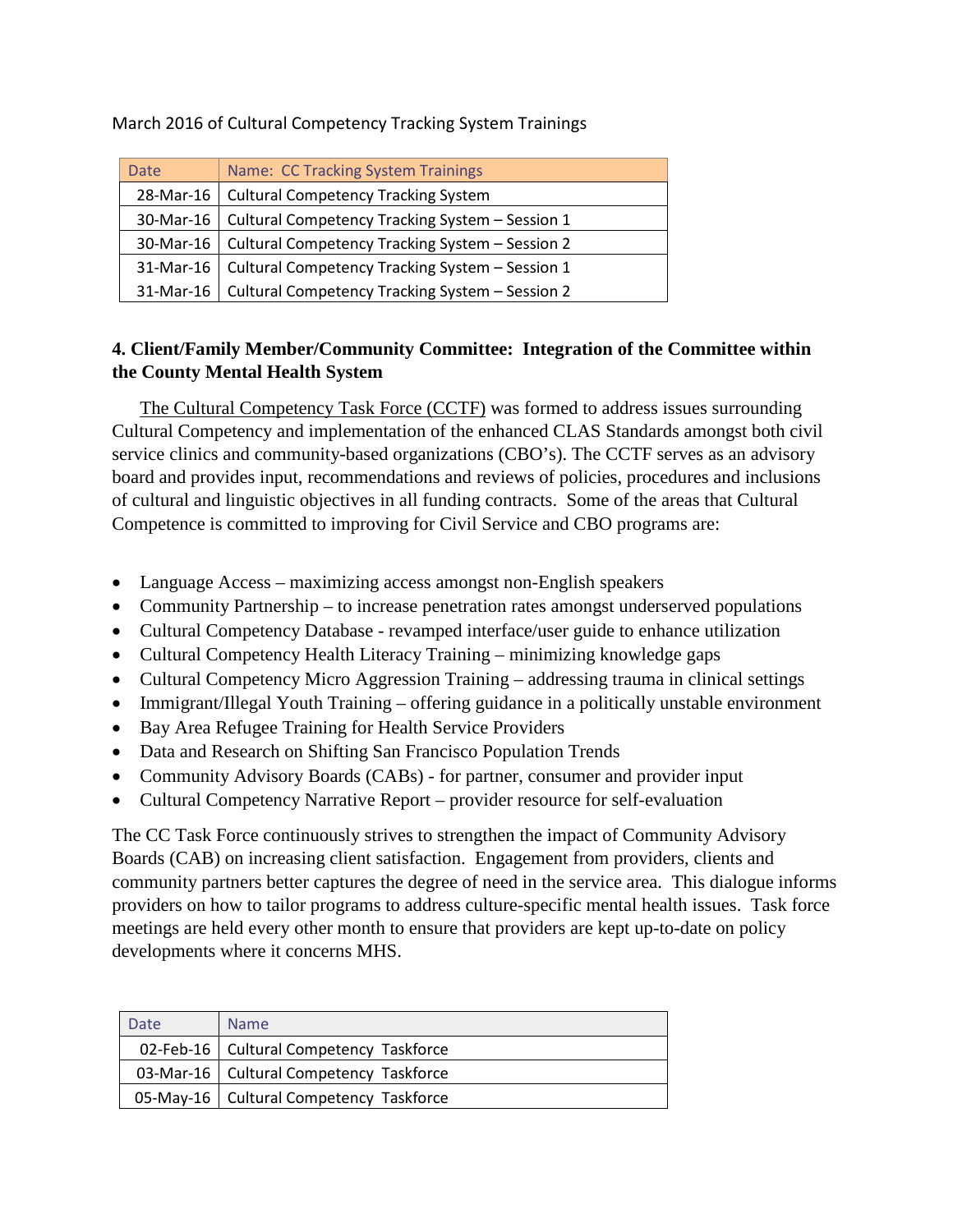| 06-Jul-16   Cultural Competency Taskforce |
|-------------------------------------------|
| 09-Aug-16   Cultural Competency Taskforce |
| 06-Oct-16   Cultural Competency Taskforce |
| 01-Dec-16   Cultural Competency Taskforce |

# **Table 2: CC Task Force Members**

| Last           |                   |                                    |                                            |
|----------------|-------------------|------------------------------------|--------------------------------------------|
| <b>Name</b>    | <b>First Name</b> | <b>Job Class</b>                   | <b>Program Name</b>                        |
| Austin         | Francine          | <b>HPC III: Program Manager</b>    | <b>CDTA</b>                                |
|                |                   | President & Chief Executive        | RAMS, Inc. (Richmond Area Multi-           |
| <b>Bassiri</b> | Kavoos Ghane      | Officer                            | Services, Inc.                             |
| Di             |                   |                                    |                                            |
| Martino        | Angela            | <b>Project Coordinator</b>         | <b>Curry Senior Center</b>                 |
| Fleming        | Teresa            | <b>Clinic Director</b>             | <b>BAART Programs - Turk St. clinic</b>    |
| Hammerle       | <b>Ellen</b>      | Director                           | <b>Catholic Charities</b>                  |
|                |                   |                                    | A Woman's Place/ Community                 |
| Houston        | Felicia           | Program Director                   | Awareness & Treatment Services, Inc.       |
|                |                   | Mental Health Patients'            | San Francisco Mental Health Clients        |
| Larson         | Fancher           | <b>Rights Advocate (SF County)</b> | <b>Rights Advocates</b>                    |
|                |                   | <b>Workforce Development</b>       |                                            |
| Okakpu         | Osinachi          | Coordinator                        | Office of Workforce Development            |
|                |                   | <b>Chief Cultural Competency</b>   |                                            |
|                |                   | and Workforce                      |                                            |
| Rucker         | Toni              | Development Officer                | Ambulatory Care - Cultural Competency      |
|                |                   | Substance Use Services             | BHS- System of Care Substance Use          |
| Velez          | Elissa            | Program Coordinator                | Disorder                                   |
|                |                   |                                    | <b>Community Awareness &amp; Treatment</b> |
| Uribe          | Anthony           | <b>CATS HR Director</b>            | Services, Inc.                             |

# **5. Culturally Competent Training Activities**

The Office of Cultural Competence provides trainings to Civil Service Staff, CBO staff and BHS Leadership on critical areas such as CAB recruitment, development and maintenance. Other trainings include those on the latest updates in the CLAS Standards, gender assessments, transgender 101, trauma-informed services training among others. Such trainings equip care providers with the knowledge, and more importantly, the perspective that is needed to handle the City's diverse clientele.

Implementation of the National enhanced CLAS Standards will vary from organization to organization. Therefore, organizations should identify the best implementation methods appropriate to their size, mission, scope and type of services offered. It is also important to develop measures to examine the effectiveness of the programs being implemented, identify areas for improvement and identify next steps. Many of these measures and evaluation strategies may already be in place throughout an organization, for the purposes of accreditation and grant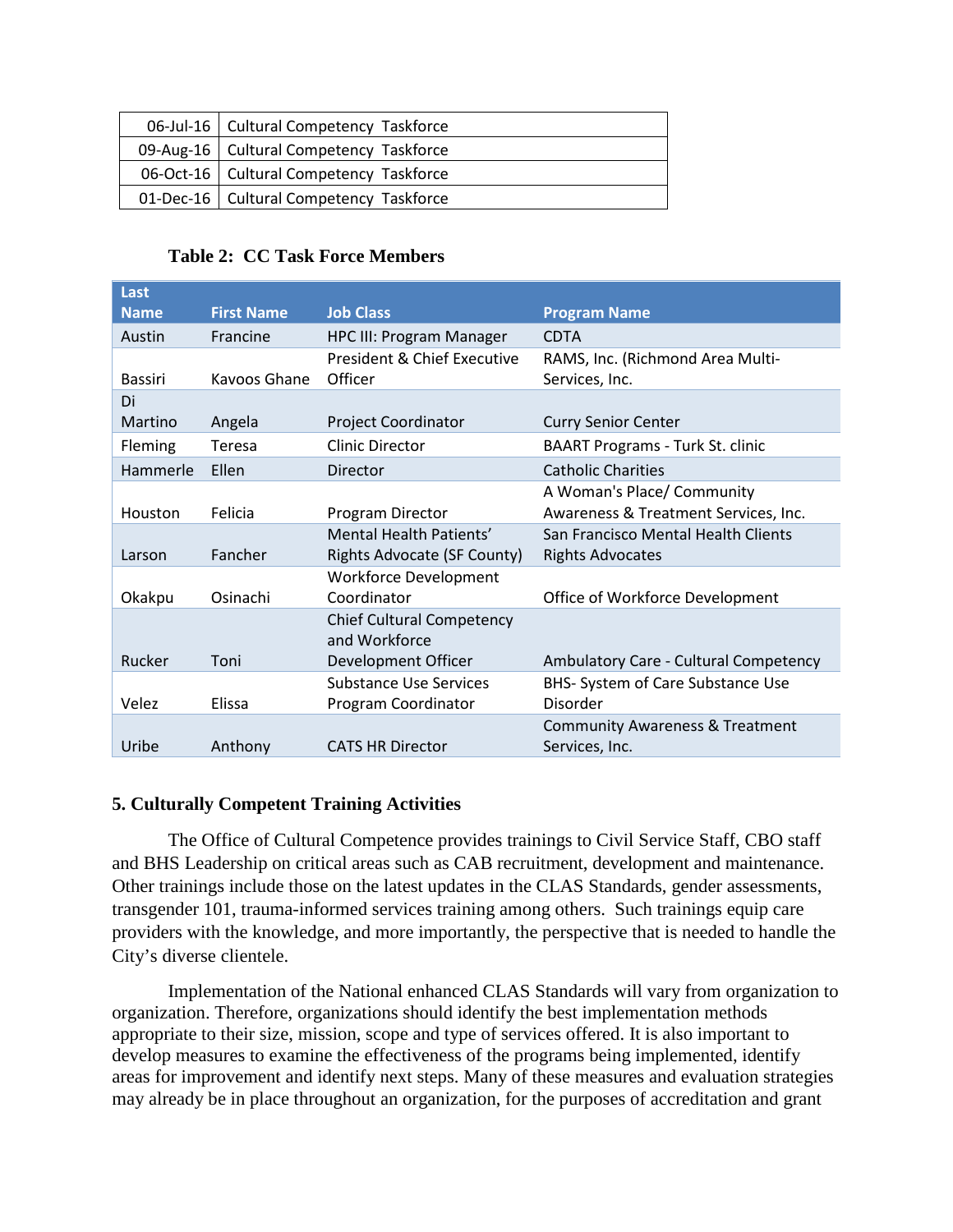management. Health and human service providers, emergency responders, community-based organizations and health care delivery sites (e.g., hospitals, clinics, and community health centers) will have different goals and expectations for the National CLAS Standards. Therefore, their strategies for implementation may differ widely.

The enhanced National CLAS Standards and The Blueprint include specific implementation strategies to further the establishment or expansion of culturally and linguistically appropriate services. Prior to implementation, it is important to have a vision of what culturally and linguistically appropriate services would look like within the organization and to identify available and required resources (e.g., structure, funding, and personnel) to ensure success.

Responsibilities associated with implementing the enhanced National CLAS Standards should be distributed throughout the organization to ensure comprehensive engagement and effectiveness so that no single individual or department bears the responsibility for the entire organization. For example, some organizations find it helpful to establish an interdisciplinary or cross-departmental committee that will help identify, implement and sustain the elements of a well-developed CLAS plan.

#### **Please See Appendix F for List of Trainings from FY 14-15 to FY 16-17**

# **6. County's Commitment to Growing a Multicultural Workforce: Hiring and Retaining Culturally and linguistically Competent Staff**

The mission of the San Francisco Department of Public Health (SFDPH) is to protect and promote the health of all San Franciscans. The SFDPH strives to assess and research the health of the community, provide comprehensive, quality, and culturally competent health care services, educate the public and train health care providers to ensure equal access to all. One of the strengths for achieving these goals are through a diverse workforce. The SFDPH leadership has made a commitment to the Black and African American residents in San Francisco by making their health a priority through the Black and African American Health Initiative (BAAHI).

SFDPH has recognized that in order to adequately address and make a significant impact on the health disparities among the Black/African American population in San Francisco, a focused and deliberate process is prioritized across the Department. With BAAHI leadership, there is a clear strategy to ensure that there is appropriate staffing and resources that can be assigned to the following key strategic activities: 1) Percent of Blacks/African American with heart disease, 2) Mortality rate of Black/African American women with breast cancer, 3) Rates of chlamydia among young Black/African American women, and 4) Mortality rates among Black/African American men due to alcohol. The Collective Impact Model provides the framework for the work underway with the key activities in BAAHI.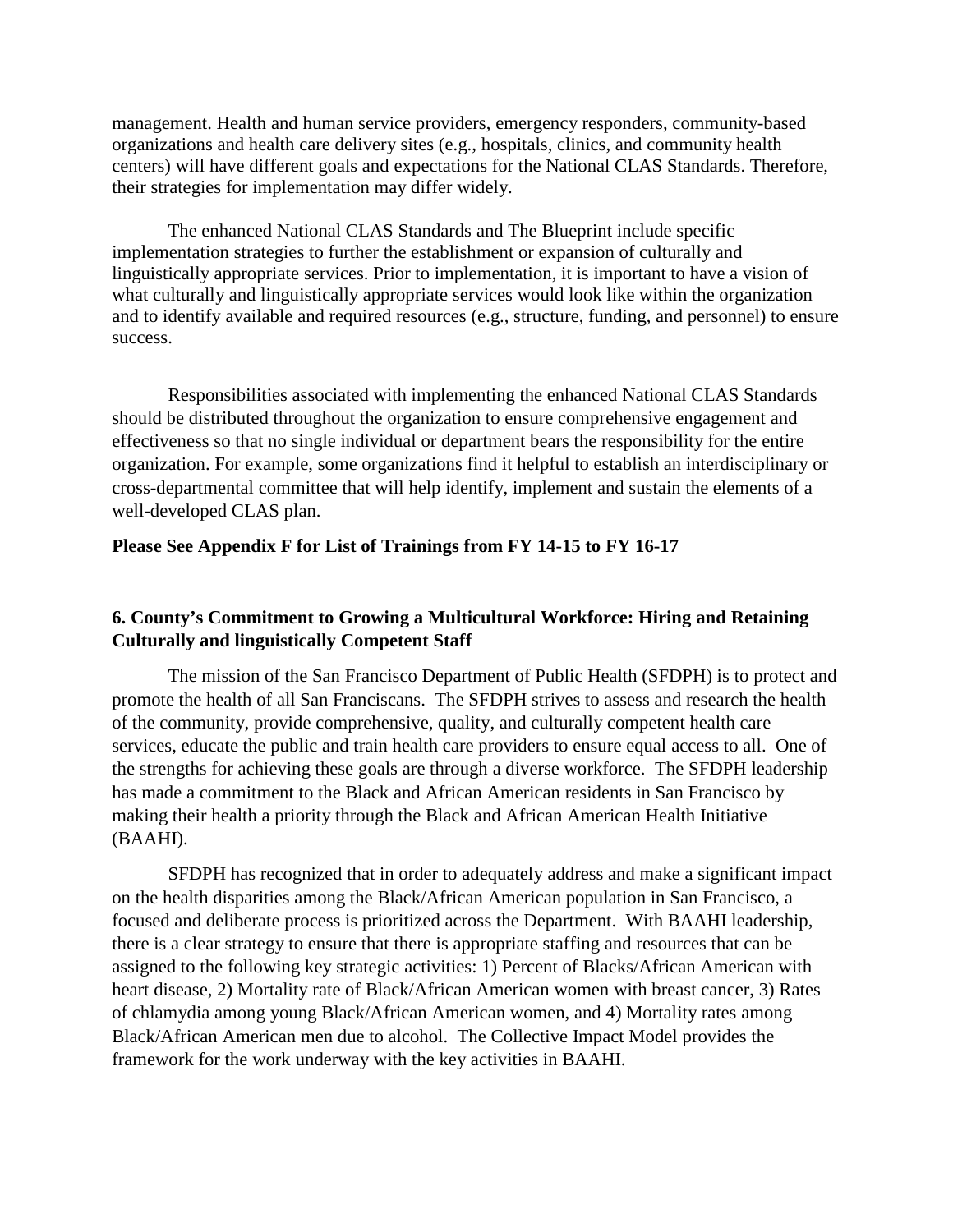Behavioral Health is playing a key role with all of the key activities. Through the integration of behavioral health and primary care and through partnerships with community providers, the SFDPH is addressing the mental well-being among Black males and developing strategies to decrease the misuse and abuse of alcohol. BHS is capitalizing on this partnership by cross training its workforce to address the behavioral health and primary care needs of its patients, with the lens of race and equity shaping the care planning and delivery of care.

In addition, BAAHI provides key partnerships with Human Resources to ensure that diverse and culturally appropriate staff are hired and retained in Behavioral Health and throughout DPH. With the Director of Health, the Health Commission, and Behavioral Health leadership, DPH Human Resources has re-organized itself and added staffing for the Department of Diversity & Inclusion. HR has added two Sections that work directly with BHS, Workforce Development and Career Coaching. There are also two new Recruiters that have been hired to address the language and diversity needs of San Francisco clients accessing the Behavioral Health system.

Cultural Competency Staff also recognized the need for targeted recruiting and hiring for diverse population members into the Behavioral Health workforce. Cultural Competency staff developed and implemented two workshops that focused on informing and training community members from impacted communities on how to apply for entry level positions in the BHS Workforce. Cultural Competency staff also identified key academic partners from San Francisco State University Health Education to develop an outline for an undergraduate and graduate pipeline plan for student internship and employment into the BHS workforce.

| <b>Date</b>   | Name: How to Apply for DPH Entry Level Positions | # of Participants |
|---------------|--------------------------------------------------|-------------------|
|               | 16-Mar-16   Applying for Health Worker Workshop  | 64                |
| $23-Mar-16$   | Applying for Health Worker Workshop              | 87                |
|               | 20-April-16   SFSU Workforce Recruitment         |                   |
| $09$ -Sept-16 | Applying -Hiring Technical Assistance            |                   |

# **7. Language Capacity**

Language Access refers to ensuring that persons who have limited or no English language proficiency (LEP) are able to access information, programs and services at a level equal to that of English-proficient individuals. Language-access services, including professional oral interpretation and written translation, should be provided at no cost to the individual receiving services. Family members, friends and minors should not be used to provide language services.

Culturally and linguistically appropriate services can also help health and health care professionals and organizations gain a competitive edge in the market place. Although the implementation of culturally and linguistically appropriate services certainly requires resources, there are numerous business-related advantages to investing in these resources. By implementing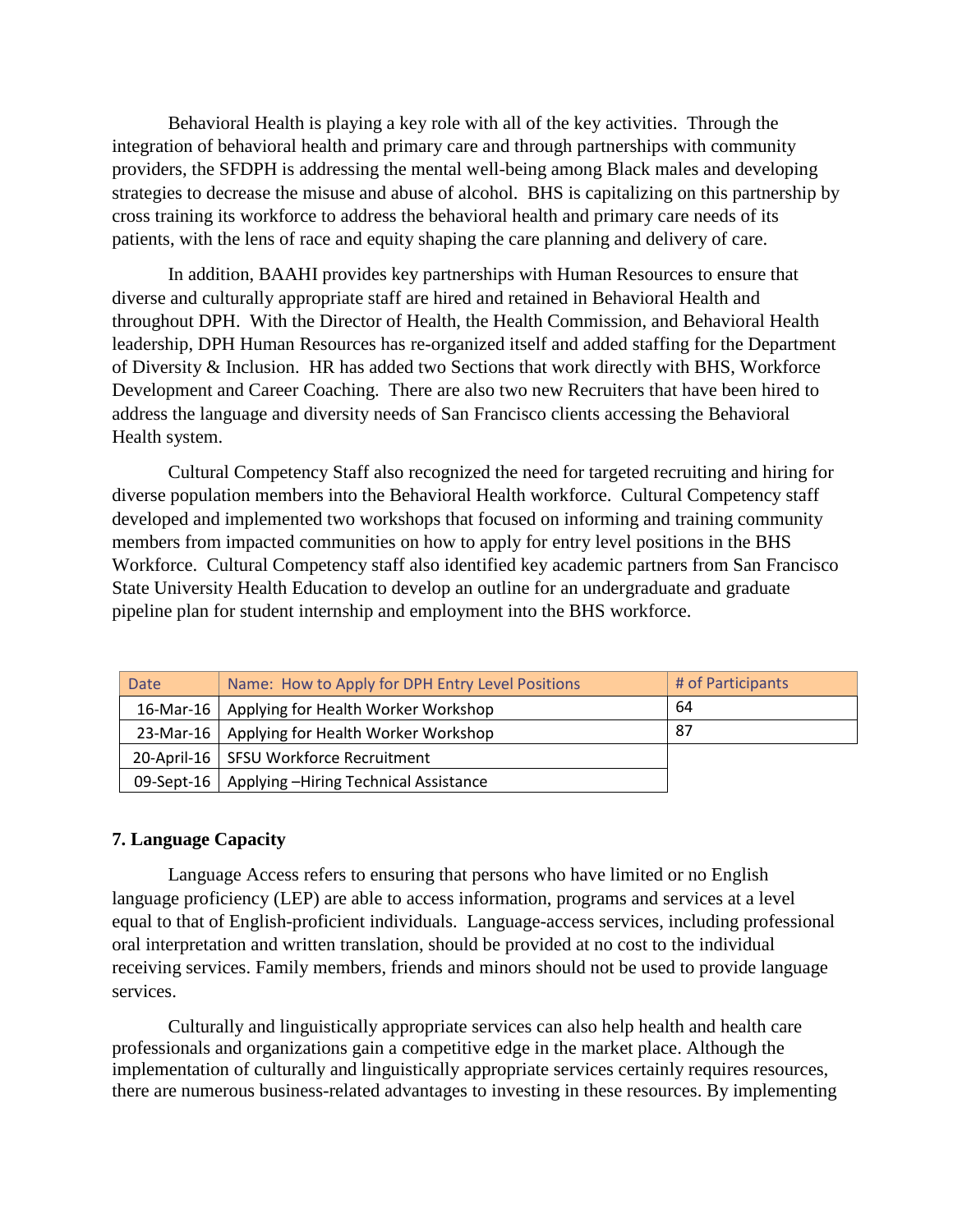culturally and linguistically appropriate services – including the provision of communication and language assistance, as well as partnerships with the community – an organization can develop a positive reputation in the service area and therefore expand its market share. The provision of effective, equitable, understandable and respectful quality care and services helps cultivate a loyal consumer base, which then solidifies this market share (AMA, 2006).

As the American Medical Association notes, "a loyal consumer base helps organizations avoid costly problems, such as high turnover, low utilization rates, and unused capacity" (AMA, 2006, p. 112). In addition, culturally and linguistically appropriate services, such as assessments of community health assets and needs, help organizations tailor their services, making the services more cost-effective (e.g., Hornberger, Itakura, & Wilson, 1997).

The Office of Cultural Competency is currently collaborating with a local Expert to provide an Annual Interpreter Training to provide training for staff who are interested in expanding their clinical role to also include bi-lingual interpretation services to clients, as needed. The training is provided, and interested staff are linked to City-approved vendors for both oral and written testing. If approved, they are utilized by their clinic to provide language access needs, as requested by patients and family members.

The Cultural Competency Office also provides City approved interpretation and translation services to DPH clinics. If there is a presenting need at a clinic, staff contact the Office, make the formal request, and the Cultural Competency Analyst will work with Cityapproved vendors to meet the need for language access. DPH Human Resources can also provide interpreter or translation services for DPH Administration language access needs. Staff who are designated as bilingual must undergo testing to ensure that they meet proficiency standards mandated by the Department, as shown by the last three years of examination results see in Exhibit 3.

# **See Appendix G for Winter 2016-17 Log of Translation/Interpreter Requests**

# **Exhibit 3:**

| Bilingual Proficiency Exam Results: FY '13-'16 |       |                           |  |                  |                           |
|------------------------------------------------|-------|---------------------------|--|------------------|---------------------------|
|                                                |       |                           |  |                  |                           |
| Language                                       |       | FY '13 - '14 FY '14 - '15 |  |                  | FY '15 - '16              |
|                                                |       | <b>DPH Central Office</b> |  | <b>DPH Total</b> | <b>DPH Central Office</b> |
| Chinese                                        | 47/86 | 72/74                     |  | 67/86            | 27/36                     |
| Filipino                                       | 0/1   | 32/32                     |  | 11/11            | 2/2                       |
| Russian                                        | 0/1   | 0/1                       |  | 2/2              | 2/2                       |
| Spanish                                        | 30/35 | 72/79                     |  | 109/127          | 33/33                     |
| <b>Vietnamese</b>                              | 0/2   | 2/5                       |  | 0/2              | 0/2                       |

# **Dept. of Human Resources Bilingual Proficiency Exam Results of Last Three Fiscal Years**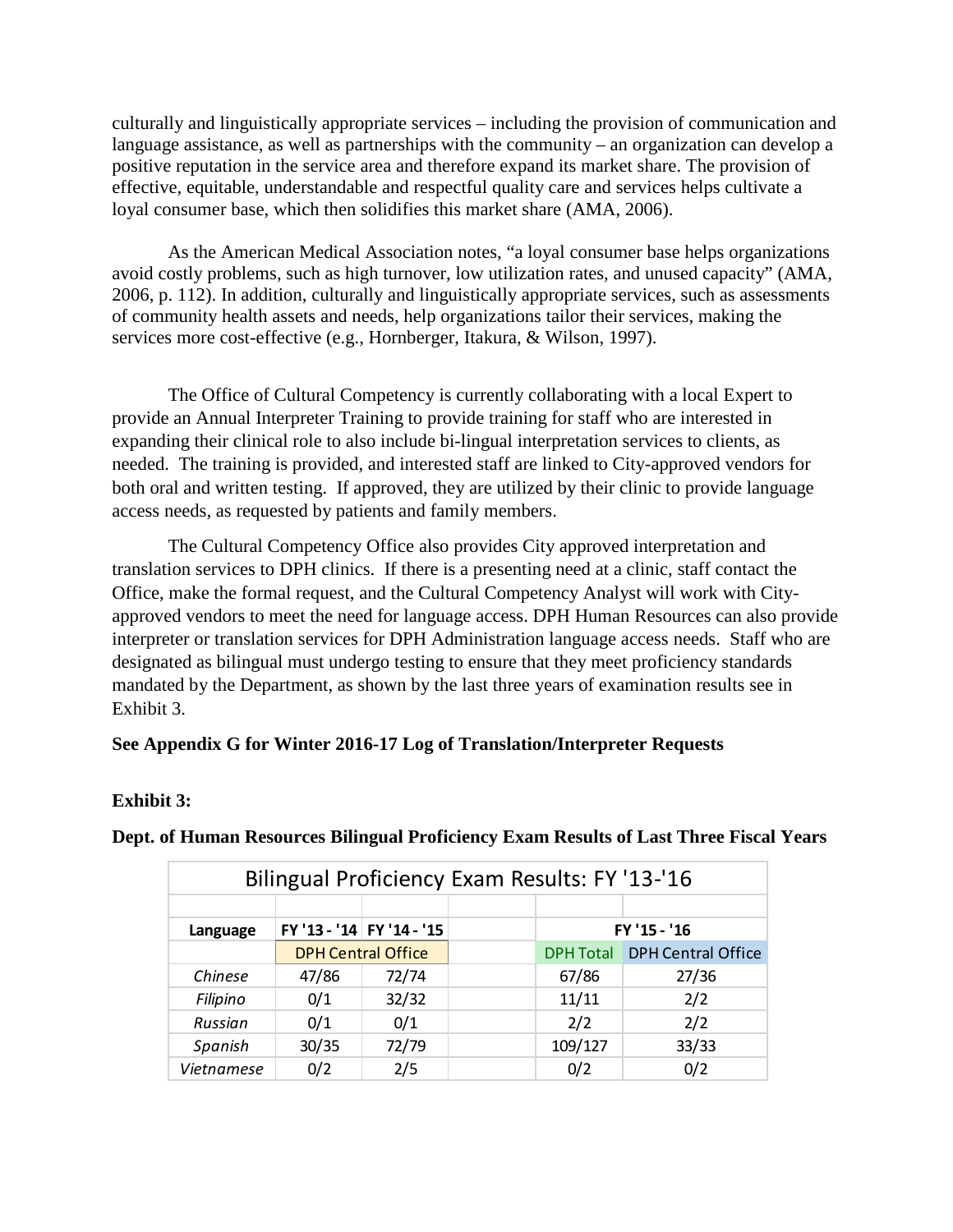| <b>DATE</b> | <b>TIME</b>                    | <b>LOCATION</b>                        | <b>PATIENT'S</b><br><b>NAME</b> | <b>SERVICE</b><br><b>REQUESTER'S NAME</b><br><b>&amp; PHONE NUMBER</b>                |
|-------------|--------------------------------|----------------------------------------|---------------------------------|---------------------------------------------------------------------------------------|
| 4/1/2016    | $4:00$ pm -<br>5:30 pm         | Family Home: 1390<br>9th Ave, SF       | Emily L and Euni J              | Kitty McCarthy<br>415-517-7749                                                        |
| 4/1/2016    | $9:00$ am -<br>11am            | 1 South Van Ness<br>(2nd floor Atrium) | Keith Clark                     | Edwin Batongbacal/NinadaSilva/Cultural<br>competency<br>cultural.competency@sfdph.org |
| 4/4/2016    | $9:00$ am -<br>11am            | 1 South Van Ness<br>(2nd floor Atrium) | Keith Clark                     | Edwin Batongbacal/NinadaSilva/Cultural<br>competency<br>cultural.competency@sfdph.org |
| 4/11/2016   | $4:00 \text{ pm}$ -<br>5:30 pm | Family Home: 1390<br>9th Ave, SF       | Emily L and Euni J              | Kitty McCarthy<br>415-517-7749                                                        |
| 4/18/2016   | $4:00$ pm -<br>5:30 pm         | Family Home: 1390<br>9th Ave, SF       | Emily L and Euni J              | Kitty McCarthy<br>415-517-7749                                                        |
| 4/25/2016   | $4:00 \text{ pm}$ -<br>5:30 pm | Family Home: 1390<br>9th Ave, SF       | Emily L and Euni J              | Kitty McCarthy<br>415-517-7749                                                        |

**Exhibit 4: April 2016 ASL Interpreter Request Log**

The Office of Cultural Competency is also working with a consultant and local Subject Matter Expert, in order to initiate a project that will analyze the language capabilities and capacities of the CBO partners that work with BHS. A survey has been developed by the Consultant and will be distributed to all of the providers contracted with BHS. It will collect data on their staffs' language capacities, along with their input on the linguistic areas they feel are lacking. This will inform the Office of Cultural Competency of how to better support these partners going forward. OCC has also met with Clinical Staff from Civil Service clinics in order to draw on their experiences serving specific communities and the partnerships and tools they have successfully used to increase language capacity in their respective clinics. (see also Strat. Planning-Data & Research)

The lack of language access services in a health care setting can create communication challenges and barriers to quality health care. Often this leads to a lower quality of overall health care and higher health costs for these patients.

#### **See Appendix H for complete survey**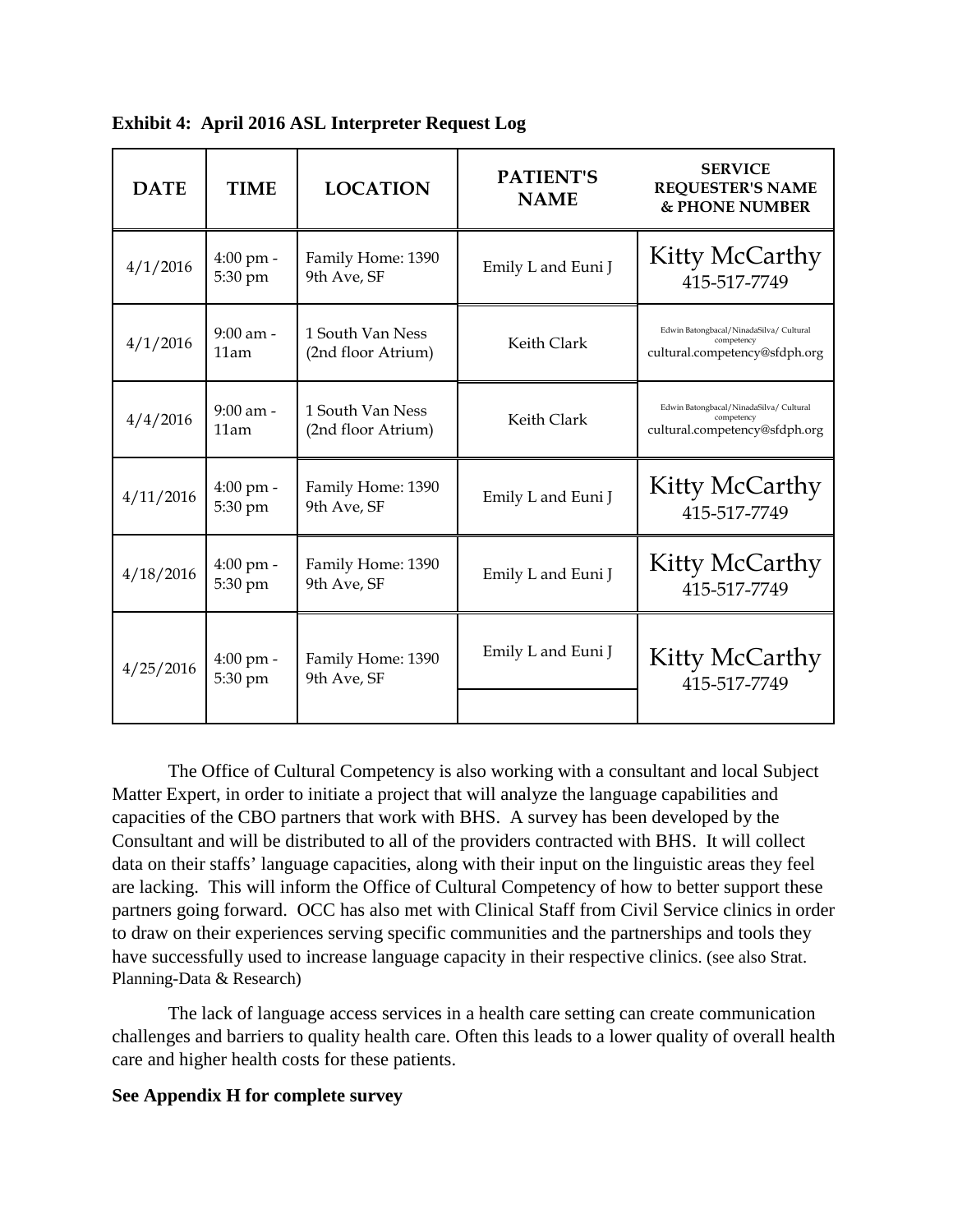#### **8. Adaptation of Services**

While the primary purpose of the CLAS standards is to benefit the client or patient population being served, there are also enormous benefits to the implementing organization. CLAS is promoted by Cultural Competency to benefit BHS Clinics and Programs in the following ways:

The need to provide integrated mental health and substance use services and other health services to persons from many diverse cultures has been acknowledged throughout all parts of the San Francisco Department of Public Health, particularly the City & County's Behavioral Health System for persons receiving Medi-Cal and low-income residents. The Behavioral Health System has aligned its planning and implementation, collaborating with MHSA for a ten-year plan to align County services to promote integrated mental health and substance use with physical health, in collaboration with community partners and businesses. The goals are to build an improved, integrated health system that is committed to 1) Eliminate harm to patients and staff, 2) Improve the health of the people we serve, 3) Provide the best health care experience, 4) Create an environment that values and respects people, 5) Provide financially sustainable health care services, and 6) Eliminate health disparities. Behavioral Health Services supports and is committed to wellness and recovery, integrated behavioral health and substance use services, providing right information, every time, anywhere to clients in need. The ultimate goal is to support clients with skills and supports for healthy choices and pursue policy changes for a healthy environment. Commitment to Enhanced CLAS Standards assures that there is patient, family, and community collaboration in service planning and delivery, thus supporting the improvement of services for the Medi-Cal population in BHS.

#### **1. It's the Law**

Complies with Federal Anti-Discrimination Law Title VI of the Civil Rights Act of 1964 Any organization receiving federal funds must comply with the CLAS Standards

#### **2. Healthier, More Satisfied Clients**

Increase Communication through Cultural Awareness Reflect Cultural Backgrounds Improve Client Understanding and Consent Provide Improved Primary and Preventative Care

#### **3. Improve Business**

Use Funds Effectively & Efficiently Reduce Errors and Decrease Cost Improve Effectiveness of Treatment Plans and Create more Timely Recovery Avoid Legal and Regulatory Risks Increase Competency and Satisfaction Levels of Staff Have Higher Employee Morale and Retention Improve Client Loyalty and Retention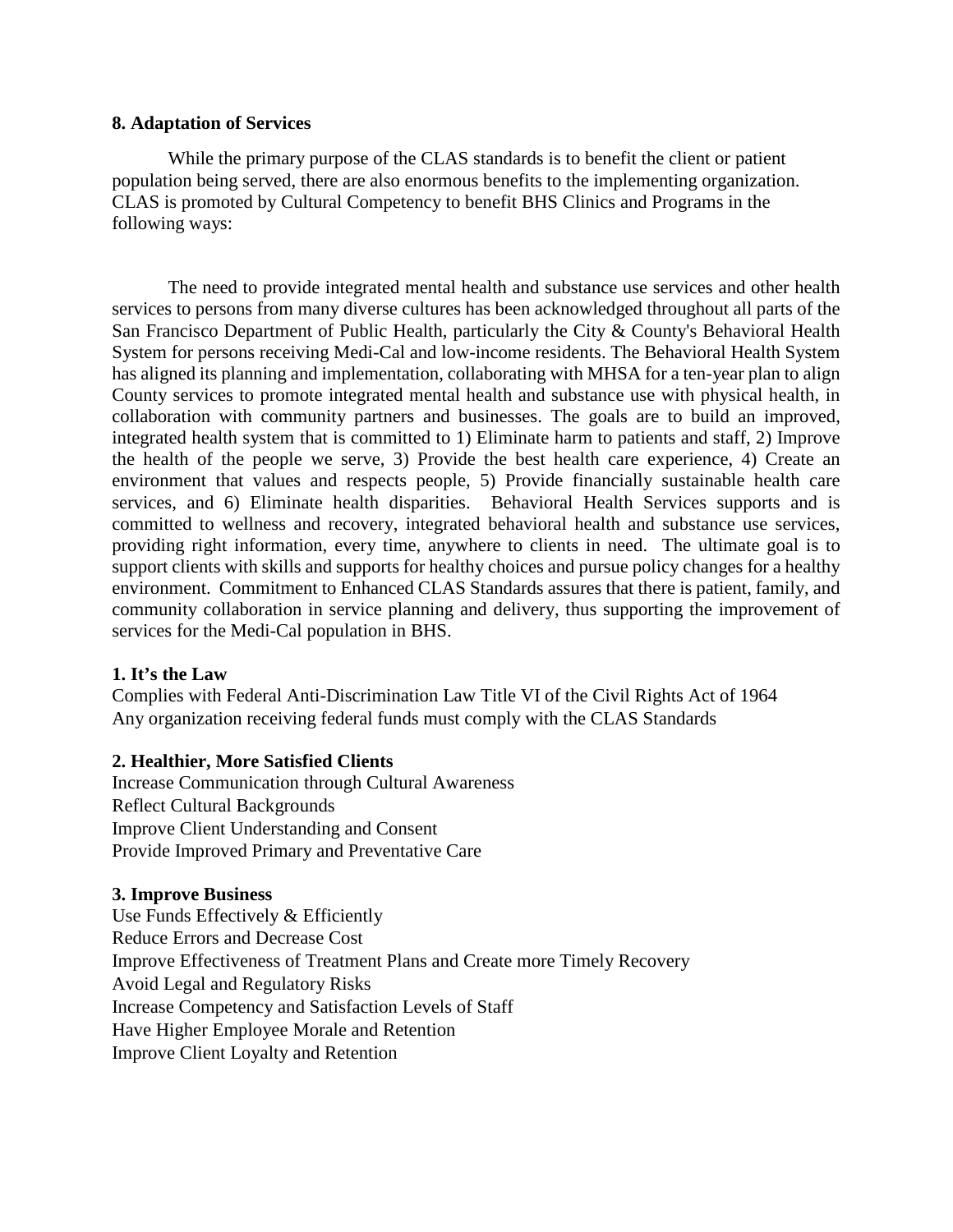#### **4. Improve Quality**

Culturally and linguistically appropriate services and related education initiatives affect several aspects of BHS' continuous quality improvement initiatives. Research has shown that after implementation of CLAS initiatives in health settings, there are substantial increases in provider knowledge and skill acquisition and improvements in provider attitudes toward culturally and linguistically diverse patient populations (Beach et al., 2004). Studies also indicate that patient satisfaction increases when culturally and linguistically appropriate services are delivered (Beach et al., 2004). BHS is working with its Quality Improvement Section to track Client Satisfaction and changes in key indicators for impacted community groups.

At the organizational level, hospitals and clinics that support effective communication by addressing CLAS have been shown to have higher patient-reported quality of care and more trust in the organization (Wynia, Johnson, McCoy, Passmore Griffin, & Osborn, 2010). Preliminary research has shown a positive impact of CLAS on patient outcomes (Lie, Lee-Rey, Gomez, Bereknyel, & Braddock, 2010), and a growing body of evidence illustrates the effectiveness of culturally and linguistically appropriate services in improving the quality of care and services received by individuals (Beach et al., 2004; Goode et al., 2006).

Cultural competence should be thoroughly integrated into the core of an organization and not be limited to just policies, rules and strategies that address culturally and linguistically appropriate services. The following are some general tips and rationale for integrating CLAS Standards into your organization.

#### **Cultural Competence & CLAS**

The enhanced CLAS Standards emphasize cultural identity as a key attribute that encompasses and exceeds race, ethnicity or languages spoken. Offering culturally competent care essentially means providing client-centered care. This can be achieved by meeting diversity or disparity needs stemming from education, health literacy, age, gender, income, sexual orientation, religion, disability status, socioeconomic class and access to care, among others.

The CLAS Standards with the enhanced emphasis on cultural competence provide an excellent framework for improving cultural competence.

Three Critical Steps in Gaining Cultural Competence

- 1. Unlearning: identifying and correcting learned biases
- 2. Learning: gaining new information, knowledge and wisdom
- 3. Diversification: increased collective capacity of organizations

On January 8, 2002 the San Francisco Health Commission unanimously passed a resolution adopting the culturally and linguistically Appropriate Services (CLAS) Standards, established by the Federal Office of Minority Health, as guidelines to provide a uniform framework for developing and monitoring culturally and linguistically appropriate services.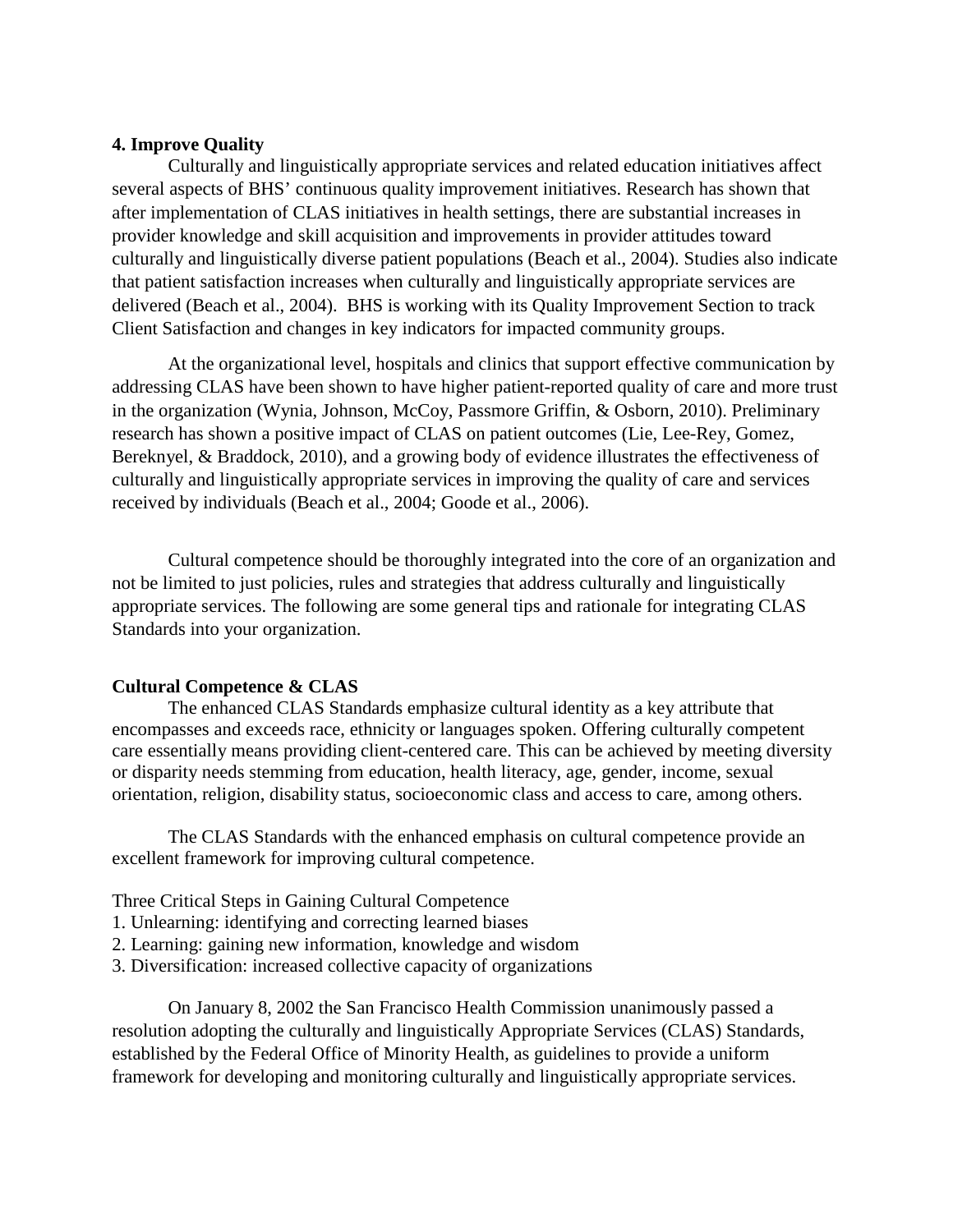The Commission acknowledges that the CLAS standards as implemented by DPH are intended to be broadly inclusive of diverse racial, ethnic, and sexual and other cultural and linguistic groups. The Commission also approved the formation of a Cultural Competency Task Force to address issues surrounding Cultural Competency and implementation of the policy.

Contract Requirement: Stipulated by contract, it is the expectation of SFDPH administration that all county and contracted providers are providing culturally competent and culturally responsive services, and are working to continually enhance their current level of cultural competence.

# **See Appendix A and I for CLAS Standards List Training Presentation**

# **Strategic Planning – Goals and Updates**

The SFDPH Cultural and Linguistic Competency Task Force provided the following guidance and critical recommendation in reviewing and developing the following key areas of cultural competence focus and goals for the Department.

• Community Partnership

The Cultural Competency Task Force had identified Health Literacy, for staff and community members, as an area to address for improved communication and adherence to treatment plans. In the winter of '16-'17, OCC met with the leadership at Chinatown/North Beach Mental Health Services to better understand how the clinic has developed and strengthened partnerships at the neighborhood level (Galileo High School/Chinatown-based CBOs) and local colleges and universities (UCSF) to increase language access capabilities at their facility. The meeting clearly highlighted the importance of utilizing and leverage learning and innovation at every level of education. The meeting reinforced and outlined the benefits for partnerships between students and the Behavioral Health workforce. The meeting laid a foundation for the Task Force to continue to meet and identify how learning and information exchange can be beneficial for staff, clients, and community members. This type of Health/Education partnership will be on the planning agenda for the Task Force so that health literacy initiatives can be implemented at clinic and program levels.

Aside from the Health Literacy Planning, the development and implementation of Community Advisory Boards (CABs) is an ongoing point of emphasis for the OCC at meetings and trainings.

- Access to Care for at Risk Population Groups OCC has provided support for increased outreach at community events such as Sunday Streets to broaden the audience it strives to reach. Demographic-specific events like Homeless Connect and interfaith meetings with congregations (i.e. Bayview churches) have sought to reach those groups that are less likely to seek out mental health services.
- Cultural Competency Training for Leadership